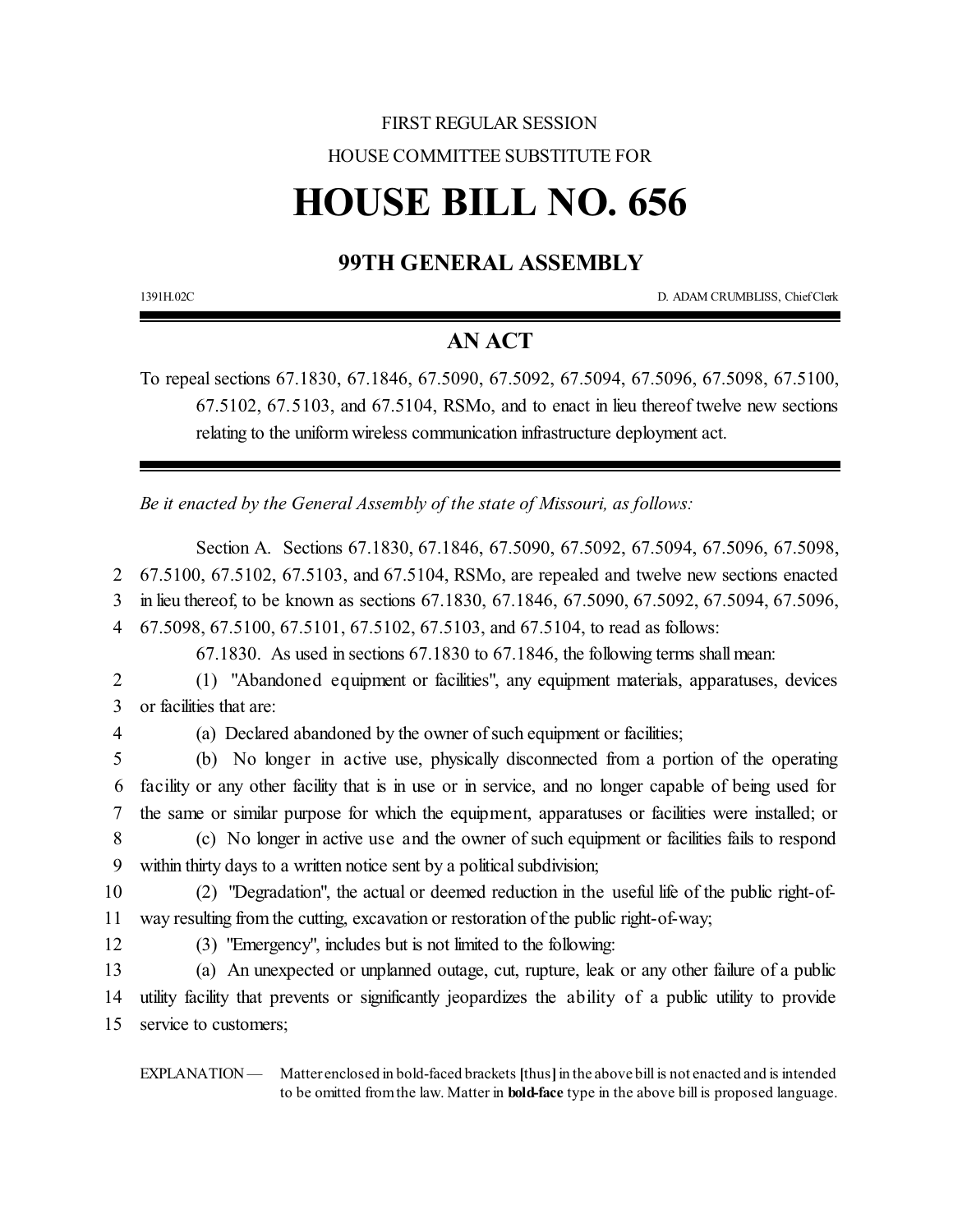(b) An unexpected or unplanned outage, cut, rupture, leak or any other failure of a public utility facility that results or could result in danger to the public or a material delay or hindrance to the provision of service to the public if the outage, cut, rupture, leak or any other such failure of public utility facilities is not immediately repaired, controlled, stabilized or rectified; or

 (c) Any occurrence involving a public utility facility that a reasonable person could conclude under the circumstances that immediate and undelayed action by the public utility is necessary and warranted;

 (4) "Excavation", any act by which earth, asphalt, concrete, sand, gravel, rock or any other material in or on the ground is cut into, dug, uncovered, removed, or otherwise displaced, by means of any tools, equipment or explosives, except that the following shall not be deemed excavation:

 (a) Any de minimis displacement or movement of ground caused by pedestrian or vehicular traffic;

 (b) The replacement of utility poles and related equipment at the existing general location that does not involve either a street or sidewalk cut; or

 (c) Any other activity which does not disturb or displace surface conditions of the earth, asphalt, concrete, sand, gravel, rock or any other material in or on the ground;

 (5) "Management costs" or "rights-of-way management costs", the actual costs a political subdivision reasonably incurs in managing its public rights-of-way, including such costs, if incurred, as those associated with the following:

(a) Issuing, processing and verifying right-of-way permit applications;

(b) Inspecting job sites and restoration projects;

 (c) Protecting or moving public utility right-of-way user construction equipment after reasonable notification to the public utility right-of-way user during public right-of-way work; (d) Determining the adequacy of public right-of-way restoration;

 (e) Restoring work inadequately performed after providing notice and the opportunity to correct the work; and

(f) Revoking right-of-way permits.

 Right-of-way management costs shall be the same for all entities doing similar work. Management costs or rights-of-way management costs shall not include payment by a public utility right-of-way user for the use or rent of the public right-of-way, degradation of the public right-of-way or any costs as outlined in paragraphs (a) to (f) of this subdivision which are incurred by the political subdivision as a result of use by users other than public utilities, the attorneys' fees and cost of litigation relating to the interpretation of this section or section 67.1832, or litigation, interpretation or development of any ordinance enacted pursuant to this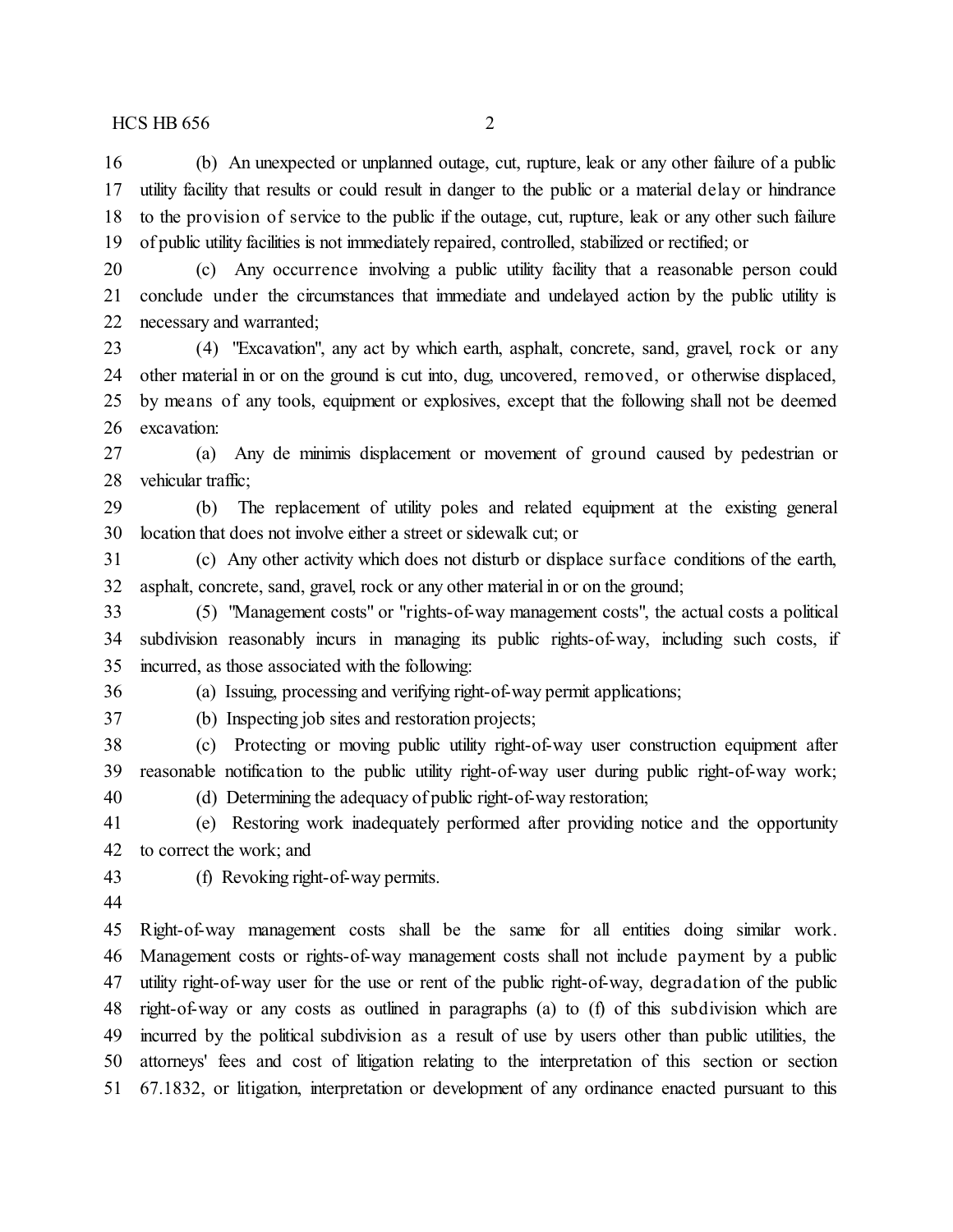section or section 67.1832, or attorneys' fees and costs in connection with issuing, processing, or verifying right-of-way permits or other applications or agreements, or the political subdivision's fees and costs related to appeals taken pursuant to section 67.1838. In granting or renewing a franchise for a cable television system, a political subdivision may impose a franchise fee and other terms and conditions permitted by federal law;

 (6) "Managing the public right-of-way", the actions a political subdivision takes, through reasonable exercise of its police powers, to impose rights, duties and obligations on all users of the right-of-way, including the political subdivision, in a reasonable, competitively neutral and nondiscriminatory and uniform manner, reflecting the distinct engineering, construction, operation, maintenance and public work and safety requirements applicable to the various users of the public right-of-way, provided that such rights, duties and obligations shall not conflict with any federal law or regulation. In managing the public right-of-way, a political subdivision may:

 (a) Require construction performance bonds or insurance coverage or demonstration of self-insurance at the option of the political subdivision or if the public utility right-of-way user has twenty-five million dollars in net assets and does not have a history of permitting noncompliance within the political subdivision as defined by the political subdivision, then the public utility right-of-way user shall not be required to provide such bonds or insurance;

 (b) Establish coordination and timing requirements that do not impose a barrier to entry; (c) Require public utility right-of-way users to submit, for right-of-way projects commenced after August 28, 2001, requiring excavation within the public right-of-way, whether initiated by a political subdivision or any public utility right-of-way user, project data in the form maintained by the user and in a reasonable time after receipt of the request based on the amount of data requested;

(d) Establish right-of-way permitting requirements for street excavation;

 (e) Establish removal requirements for abandoned equipment or facilities, if the existence of such facilities prevents or significantly impairs right-of-way use, repair, excavation or construction;

 (f) **[**Establish permitting requirements for towers and other structures or equipment for 81 wireless communications facilities in the public right-of-way, notwithstanding the provisions of 82 section  $67.1832$ ;

83 (g) **[Bestablish standards for street restoration in order to lessen the impact of degradation** to the public right-of-way; and

**[**(h)**] (g)** Impose permit conditions to protect public safety;

 (7) "Political subdivision", a city, town, village, county of the first classification or county of the second classification;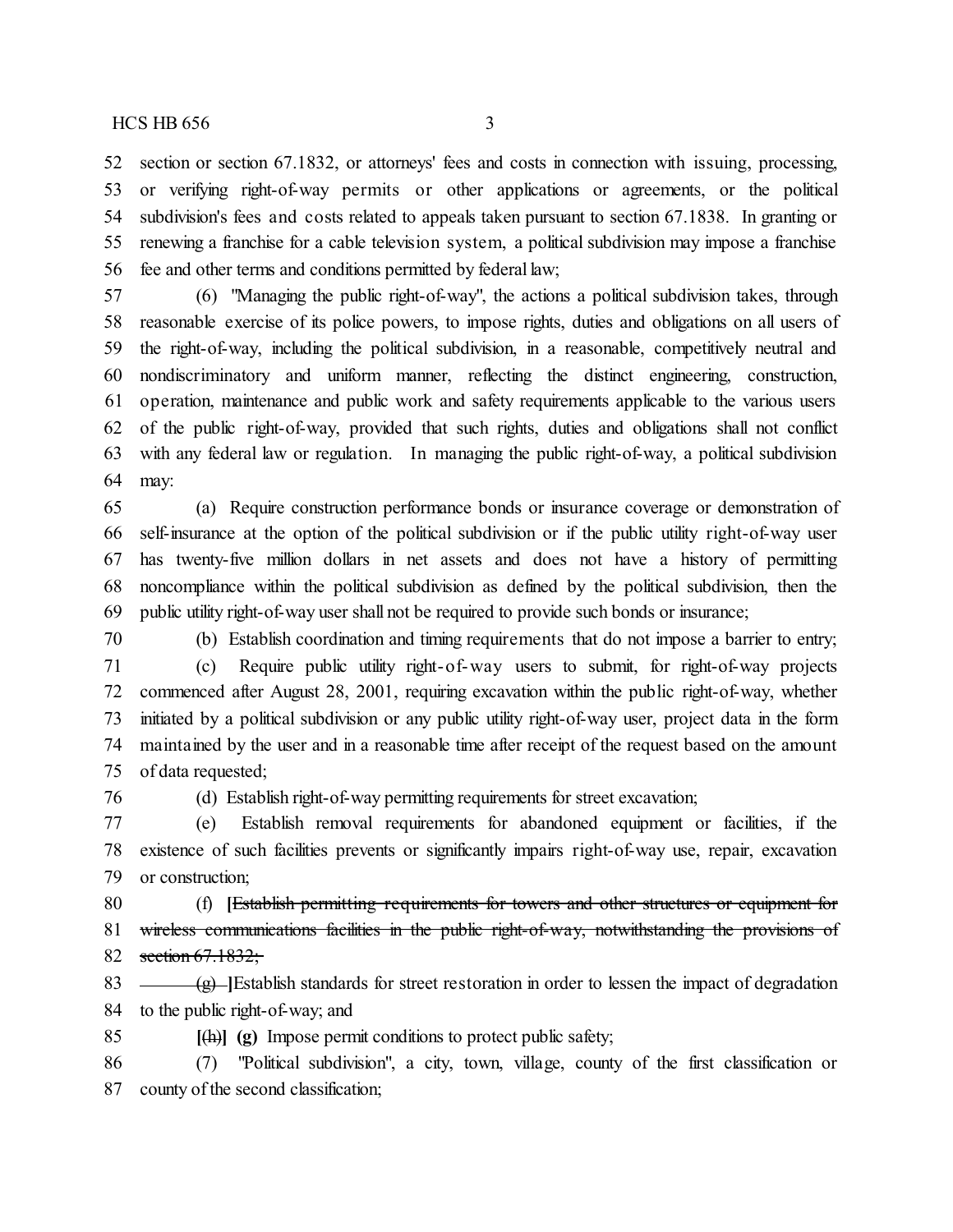(8) "Public right-of-way", the area on, below or above a public roadway, highway, street or alleyway in which the political subdivision has an ownership interest, but not including:

 (a) The airwaves above a public right-of-way with regard to cellular or other nonwire telecommunications or broadcast service;

(b) Easements obtained by utilities or private easements in platted subdivisions or tracts;

(c) Railroad rights-of-way and ground utilized or acquired for railroad facilities; or

 (d) Poles, pipes, cables, conduits, wires, optical cables, or other means of transmission, collection or exchange of communications, information, substances, data, or electronic or electrical current or impulses utilized by a municipally owned or operated utility pursuant to chapter 91 or pursuant to a charter form of government;

 (9) "Public utility", every cable television service provider, every pipeline corporation, gas corporation, electrical corporation, rural electric cooperative, telecommunications company, water corporation, heating or refrigerating corporation or sewer corporation under the jurisdiction of the public service commission; every municipally owned or operated utility pursuant to chapter 91 or pursuant to a charter form of government or cooperatively owned or operated utility pursuant to chapter 394; every street light maintenance district; every privately owned utility; and every other entity, regardless of its form of organization or governance, whether for profit or not, which in providing a public utility type of service for members of the general public, utilizes pipes, cables, conduits, wires, optical cables, or other means of transmission, collection or exchange of communications, information, substances, data, or electronic or electrical current or impulses, in the collection, exchange or dissemination of its product or services through the public rights-of-way;

 (10) "Public utility right-of-way user", a public utility owning or controlling a facility in the public right-of-way; and

 (11) "Right-of-way permit", a permit issued by a political subdivision authorizing the performance of excavation work in a public right-of-way.

67.1846. 1. Nothing in sections 67.1830 to 67.1846 relieves the political subdivision of any obligations under an existing franchise agreement in effect on May 1, 2001. Nothing in sections 67.1830 to 67.1846 will apply to that portion of any ordinance passed prior to May 1, 2001, which establishes a street degradation fee. Nothing in sections 67.1830 to 67.1846 shall be construed as limiting the authority of county highway engineers or relieving public utility right-of-way users from any obligations set forth in chapters 229 to 231. Nothing in sections 67.1830 to 67.1846 shall be deemed to relieve a public utility right-of-way user of the provisions of an existing franchise, franchise fees, license or other agreement or permit in effect on May 1, 2001. Nothing in sections 67.1830 to 67.1846 shall prohibit a political subdivision or public utility right-of-way user from renewing or entering into a new or existing franchise, as long as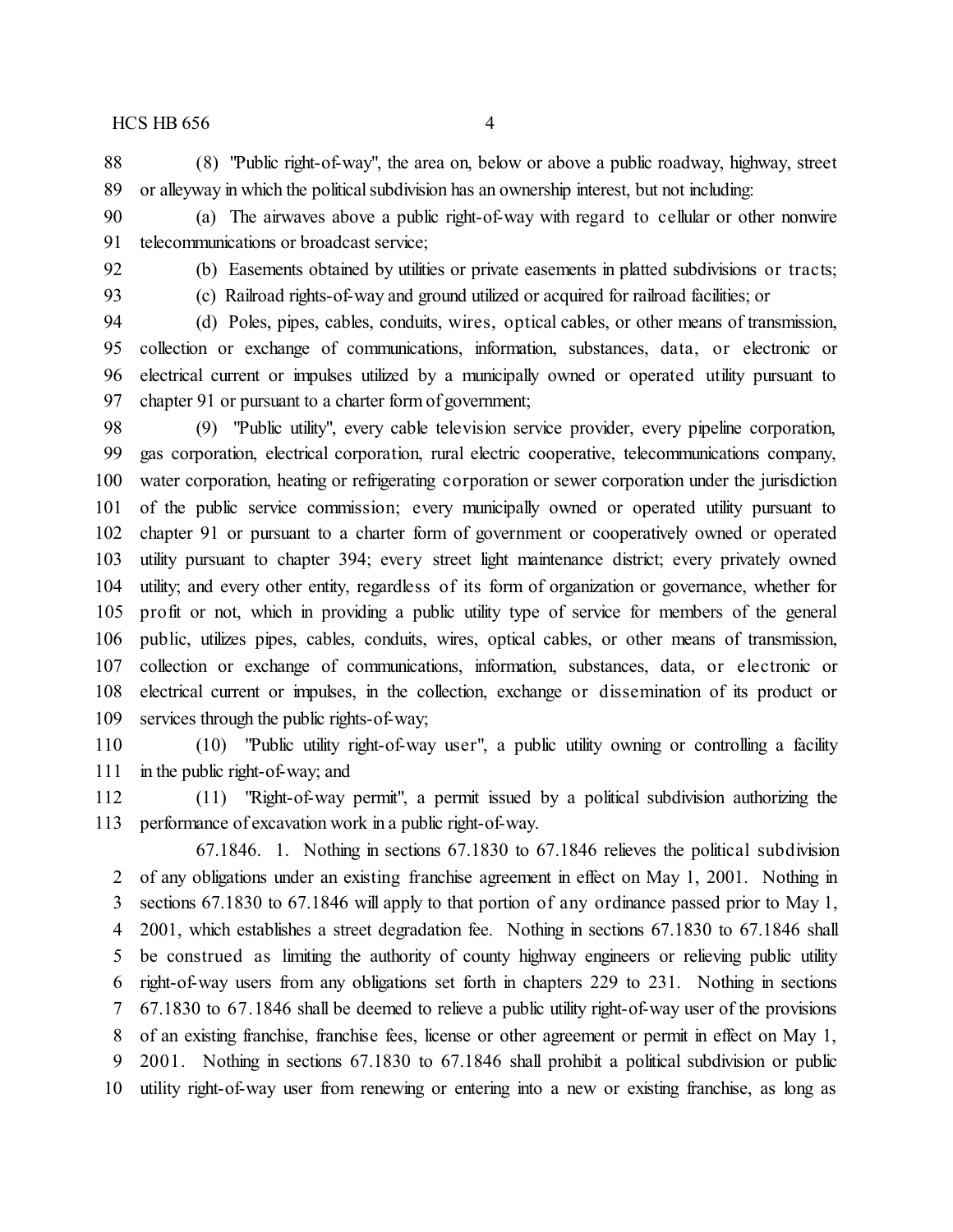all other public utility right-of-way users have use of the public right-of-way on a nondiscriminatory basis. Nothing in sections 67.1830 to 67.1846 shall prevent a grandfathered political subdivision from enacting new ordinances, including amendments of existing ordinances, charging a public utility right-of-way user a fair and reasonable linear foot fee **[**or antenna fee**]** or from enforcing or renewing existing linear foot ordinances for use of the right-of-way, provided that the public utility right-of-way user either:

 (1) Is entitled under the ordinance to a credit for any amounts paid as business license taxes or gross receipts taxes; or

 (2) Is not required by the political subdivision to pay the linear foot fee if the public utility right-of-way user is paying gross receipts taxes.

 For purposes of this section, a "grandfathered political subdivision" is any political subdivision which has, prior to May 1, 2001, enacted one or more ordinances reflecting a policy of imposing any linear foot fees on any public utility right-of-way user, including ordinances which were specific to particular public right-of-way users. Any existing ordinance or new ordinance passed by a grandfathered political subdivision providing for payment of the greater of a linear foot fee or a gross receipts **[**fee**] tax** shall be enforceable only with respect to the linear foot fee.

 2. Nothing in sections 67.1830 to 67.1846 shall prohibit a political subdivision from enacting, renewing or enforcing provisions of an ordinance to require a business license tax, sales tax, occupation tax, franchise tax or franchise fee, property tax or other similar tax, to the extent consistent with federal law. Nothing in sections 67.1830 to 67.1846 shall prohibit a political subdivision from enacting, enforcing or renewing provisions of an ordinance to require a gross receipts tax pursuant to chapter 66, chapter 92, or chapter 94. For purposes of this subsection, the term "franchise fee" shall mean "franchise tax".

67.5090. Sections 67.5090 to **[**67.5103**] 67.5104** shall be known and may be cited as the "Uniform Wireless Communications Infrastructure Deployment Act" and is intended to encourage and streamline the deployment of broadcast and broadband facilities and to help ensure that robust wireless radio-based communication services are available throughout Missouri.

67.5092. As used in sections 67.5090 to **[**67.5103**] 67.5104**, the following terms mean: (1) "Accessory equipment", any equipment serving or being used in conjunction with a wireless communications facility or wireless support structure. The term includes utility or transmission equipment, power supplies, generators, batteries, cables, equipment buildings, cabinets and storage sheds, shelters, or similar structures;

 (2) "Antenna", communications equipment that transmits or receives electromagnetic radio signals used in the provision of any type of wireless communications services;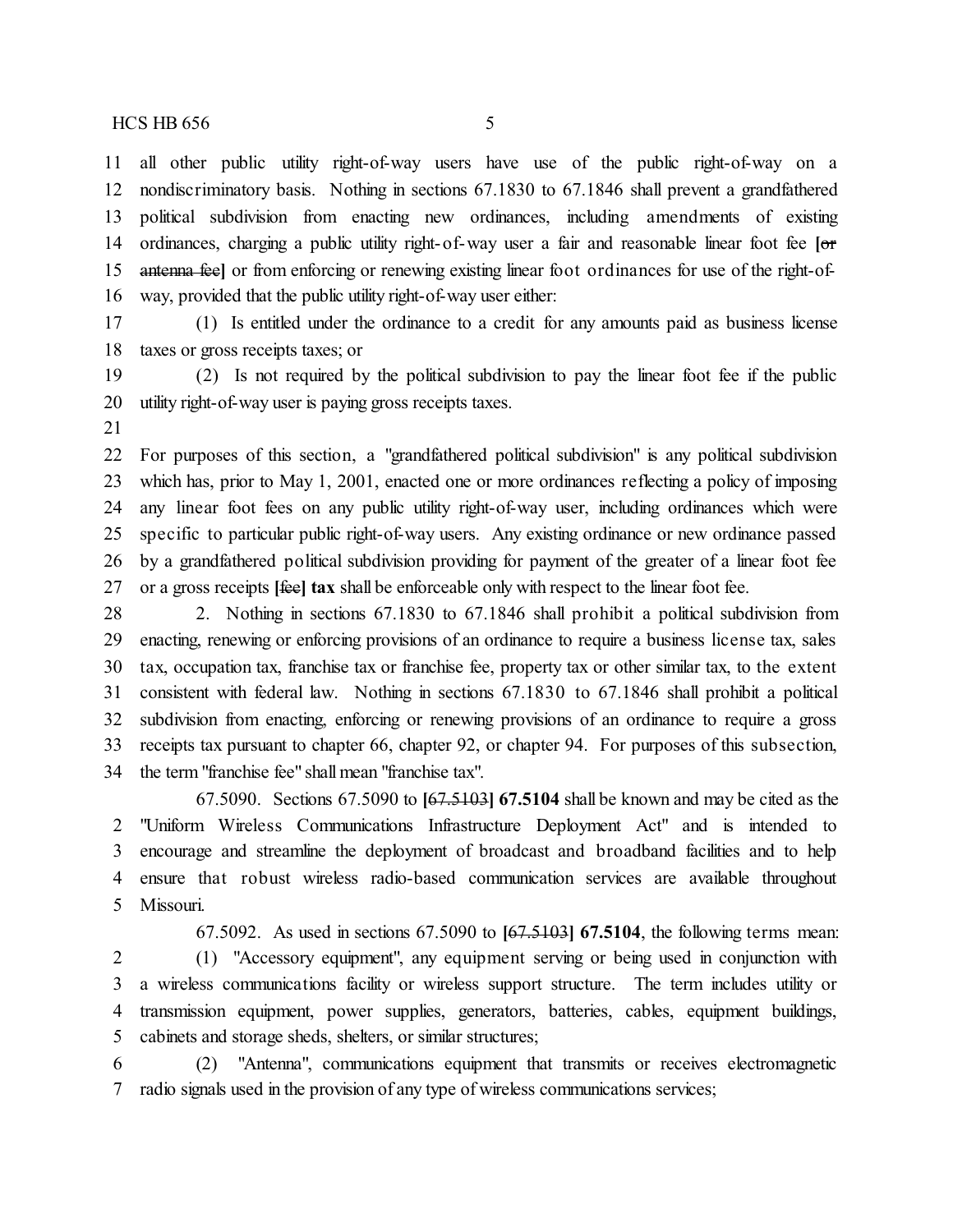(3) "Applicant", any person engaged in the business of providing wireless communications services or the wireless communications infrastructure required for wireless communications services who submits an application;

 (4) "Application", a request submitted by an applicant to an authority to construct a new wireless support structure, for the substantial modification of a wireless support structure, or for collocation of a wireless facility or replacement of a wireless facility on an existing structure;

 (5) "Authority", each state, county, and municipal governing body, board, agency, office, or commission authorized by law and acting in its capacity to make legislative, quasi-judicial, or administrative decisions relative to zoning or building permit review of an application. The term shall not include state courts having jurisdiction over land use, planning, or zoning decisions made by an authority;

 (6) **[**"Base station", a station at a specific site authorized to communicate with mobile stations, generally consisting of radio transceivers, antennas, coaxial cables, power supplies, and 21 other associated electronics, and includes a structure that currently supports or houses an 22 antenna, a transceiver, coaxial cables, power supplies, or other associated equipment;

 (7) **]**"Building permit", a permit issued by an authority prior to commencement of work on the collocation of wireless facilities on an existing structure, the substantial modification of a wireless support structure, or the commencement of construction of any new wireless support structure, solely to ensure that the work to be performed by the applicant satisfies the applicable building code;

 **[**(8)**] (7)** "Collocation", the placement or installation of a new wireless facility on **[**a**] or immediately adjacent to an existing** structure that already has an existing wireless facility, including electrical transmission towers, water towers, buildings, **utility poles, existing structures,** and other structures capable of structurally supporting the attachment of wireless facilities in compliance with applicable codes;

 **(8) "Communications facility", the set of equipment and network components, including wires and cables and associated facilities used by a cable operator, as defined in 47. U.S.C. Section 522(5), a telecommunications carrier, as defined in 47 U.S.C. Section 153(51), a provide r of information service, as defined in 47 U.S.C. Section 153(24), or a wireless communications provider to provide cable service, as defined in 47 U.S.C. Section 522(6), telecommunications service, as defined in 47 U.S.C. Section 153(53), an information service, as defined in 47 U.S.C. Section 153(24), wireless communications service, or other one-way or two-way communications service;**

 (9) "Electrical transmission tower", an electrical transmission structure used to support high voltage overhead power lines. The term shall not include any utility pole;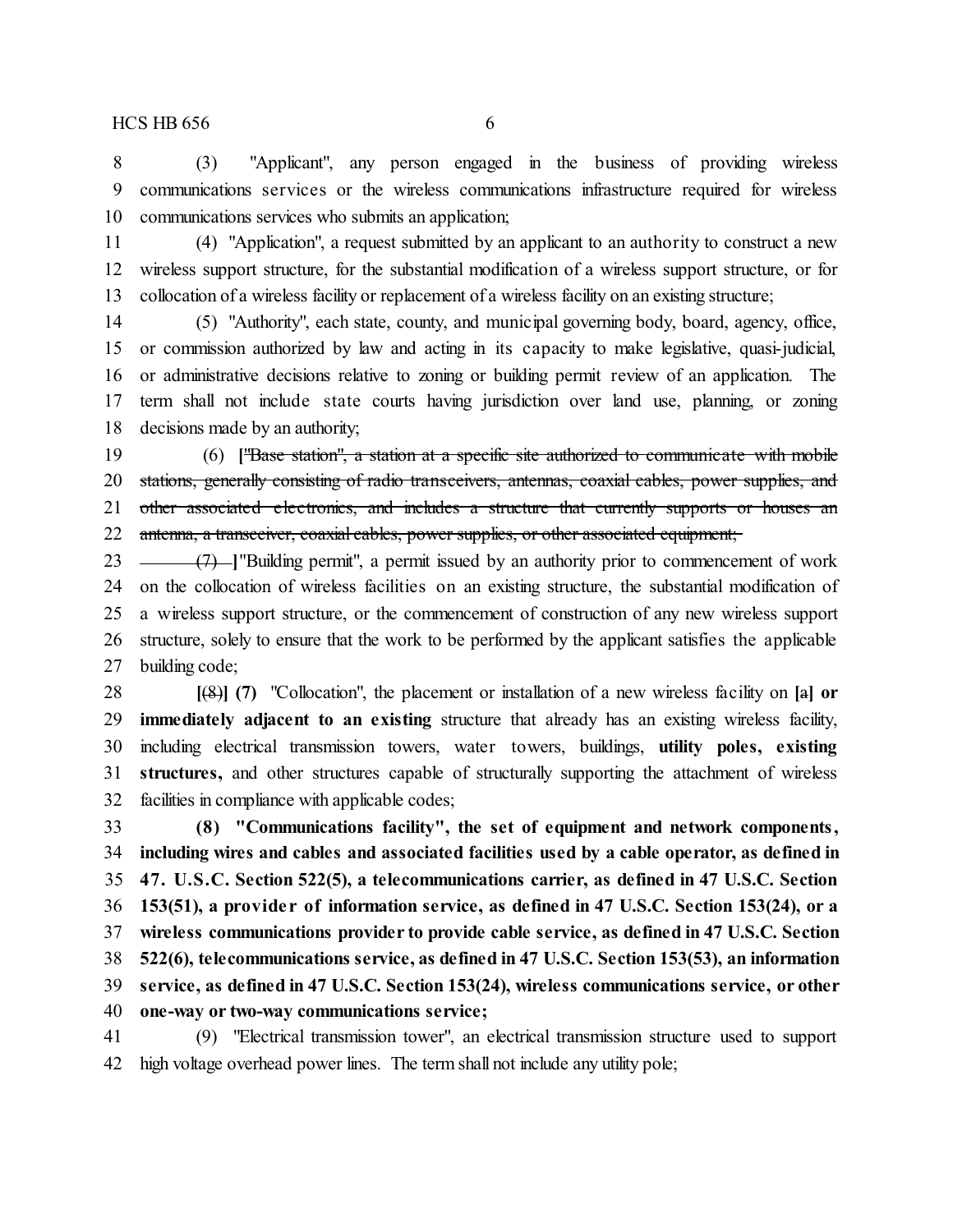(10) "Equipment compound", an area surrounding or near a wireless support structure within which are located wireless facilities;

 (11) "Existing structure", a **wireless support** structure that exists at the time a request to place wireless facilities on a structure is filed with an authority. The term includes any structure that is capable of supporting the attachment of wireless facilities in compliance with applicable building codes, National Electric Safety Codes, and recognized industry standards for structural safety, capacity, reliability, and engineering, including, but not limited to, towers, buildings, **[**and**]** water towers**[**. The term shall not include any utility pole**] , and utility poles**;

 (12) **"Micro wireless facility", a small wireless facility that is no larger in dimension than twenty-four inches in length, fifteen inches in width, twelve inches in height, and that has an exterior antenna, if any, no longer than eleven inches;**

 **(13)** "Replacement", includes constructing a new wireless support structure of equal proportions and of equal height or such other height that would not constitute a substantial modification to an existing structure in order to support wireless facilities or to accommodate collocation and includes the associated removal of the preexisting wireless facilities or wireless support structure;

 **[**(13)**] (14) "Small wireless facility", a wireless facility with an antenna of no more than six cubic feet in volume and associated equipment with a cumulative volume no larger than twenty-eight cubic feet. An associated electric meter, concealment, telecom demarcation box, ground-based enclosure, battery backup power system, grounding equipment, power transfer switch, cutoff switch, vertical cable runs and related conduit on a pole for the connection of power and other services may be located outside the primary equipment enclosure and are not included in the calculation of the equipment volume, but any ground-based enclosure shall not exceed fifty cubic feet. Volume shall be a measure of the exterior displacement, not the interior volume, of the enclosure. Any equipment that is concealed from public view within or behind an existing structure or concealment shall not be included in the volume calculations. This term shall include a micro wireless facility;**

 **(15)** "Substantial modification", the mounting of a proposed wireless facility on a wireless support structure which, as applied to the structure as it was originally constructed:

73 (a) Increases the existing vertical height of the structure by:

a. More than ten percent; or

 b. The height of one additional antenna array with separation from the nearest existing antenna not to exceed twenty feet, whichever is greater; or

 (b) Involves adding an appurtenance to the body of a wireless support structure that protrudes horizontally from the edge of the wireless support structure more than twenty feet or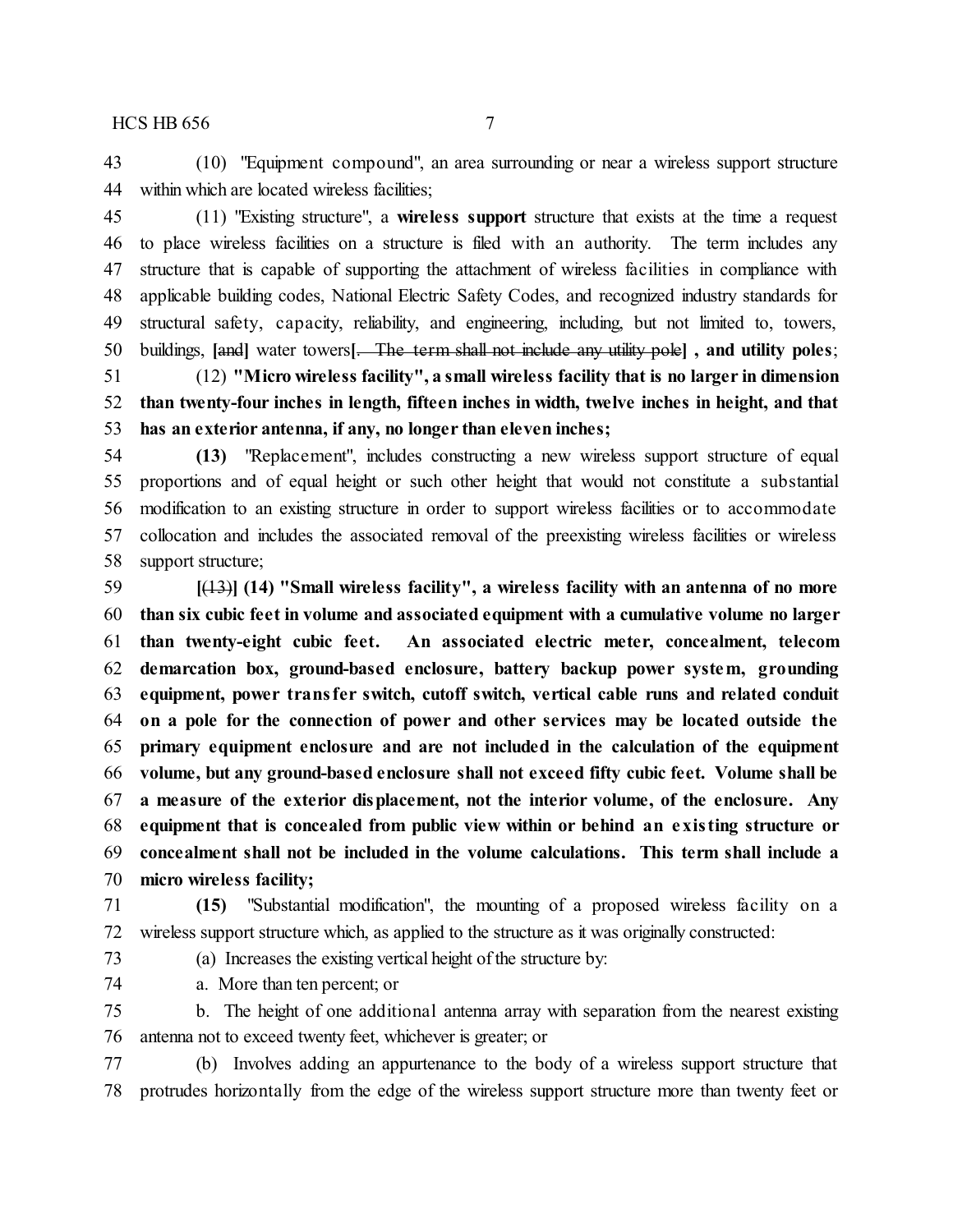more than the width of the wireless support structure at the level of the appurtenance, whichever

 is greater (except where necessary to shelter the antenna from inclement weather or to connect the antenna to the tower via cable);

 (c) Involves the installation of more than the standard number of new outdoor equipment cabinets for the technology involved, not to exceed four new equipment cabinets; or

 (d) Increases the square footage of the existing equipment compound by more than one thousand two hundred fifty square feet;

 **[**(14)**] (16)** "Utility", any person, corporation, county, municipality acting in its capacity as a utility, municipal utility board, or other entity, or department thereof or entity related thereto, providing retail or wholesale electric, natural gas, water, waste water, data, cable television, or telecommunications**, wireless communications service,** or internet protocol-related services;

 **[**(15)**] (17)** "Utility pole", a structure owned or operated by a utility that is designed specifically for and used to carry lines, cables, **[**or**]** wires**, or wireless facilities** for telephony, **wireless communications service,** cable television, or electricity, or to provide lighting**, traffic control, signage, or similar function**;

 **[**(16)**] (18)** "Water tower", a water storage tank, or a standpipe or an elevated tank situated on a support structure, originally constructed for use as a reservoir or facility to store or deliver water;

 **(19) "Wireless communications infrastructure provider", a person or entity that installs or constructs facilities or structures used to provide wireless communications service;**

 **[**(17)**] (20)** "Wireless communications service", includes the wireless facilities of all services licensed to use radio communications pursuant to Section 301 of the Communications Act of 1934, 47 U.S.C. Section 301**, and fixed or mobile communication transmission services including, but not limited to, data or voice transmissions provided using wireless facilities, including both one-way and two-way communications services, and services using licensed or unlicensed spectrum including the use of wi-fi; provided that, using wireless facilities does not include wireline backhaul services**;

 **(21) "Wireless communications service provider", a provider of wireless communications service;**

 **[**(18)**] (22)** "Wireless facility", the set of equipment and network components, **[**exclusive of the underlying wireless support structure,**]** including, but not limited to, antennas, accessory equipment, transmitters, receivers, power supplies, cabling**, small wireless facilitie s,** and associated equipment necessary to provide wireless communications services**. The term shall not include:**

**(a) The underlying wireless support structure;**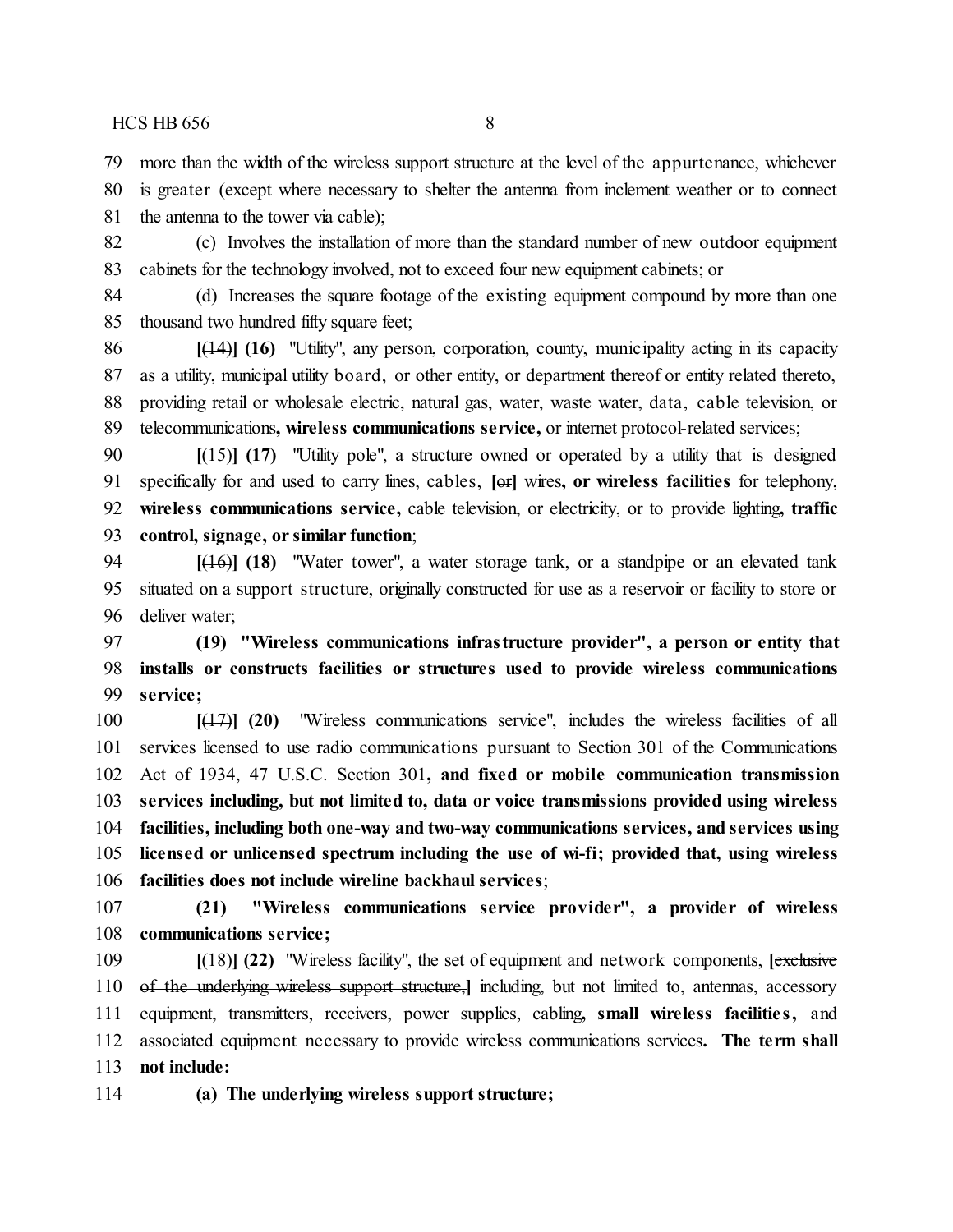**(b) Wireline backhaul services; or**

 **(c) Coaxial or fiber-optic cable that is not immediately adjacent to or directly associated with a particular collocation**;

 **[**(19)**] (23)** "Wireless support structure", a **freestanding** structure, such as a monopole, tower, **[**or**] electrical transmission tower, water tower, utility pole,** building**, or other existing or proposed structure** capable of supporting wireless facilities**[**. This definition does not include utility poles.**] ;**

 **(24) "Wireline backhaul service", the transport of communication data by wire from wireless facilities to a network.**

67.5094. In order to ensure uniformity across the state of Missouri with respect to the consideration of every application, an authority shall not:

 (1) Require an applicant to submit information about, or evaluate an applicant's business decisions with respect to its designed service, customer demand for service, or quality of its service to or from a particular area or site;

 (2) Evaluate an application based on the availability of other potential locations for the placement of wireless support structures or wireless facilities, including without limitation the option to collocate instead of construct a new wireless support structure or for substantial modifications of a support structure, or vice versa; provided, however, that solely with respect to an application for a new wireless support structure, an authority may require an applicant to state in such applicant's application that it conducted an analysis of available collocation opportunities on existing wireless towers within the same search ring defined by the applicant, solely for the purpose of confirming that an applicant undertook such an analysis. For collocation to any certified historic structure as defined in section 253.545, in addition to all other applicable time requirements, there shall be a thirty-day time period before approval of an application. During such time period, an authority shall hold one or more public hearings on collocation to a certified historic structure;

 (3) Dictate the type of wireless facilities, infrastructure or technology to be used by the applicant, including, but not limited to, requiring an applicant to construct a distributed antenna system in lieu of constructing a new wireless support structure;

 (4) Require the removal of existing wireless support structures or wireless facilities, wherever located, as a condition for approval of an application;

 (5) With respect to radio frequency emissions, impose environmental testing, sampling, or monitoring requirements or other compliance measures on wireless facilities that are categorically excluded under the Federal Communication Commission's rules for radio frequency emissions under 47 CFR 1.1307(b)(1) or other applicable federal law, as the same may be amended or supplemented;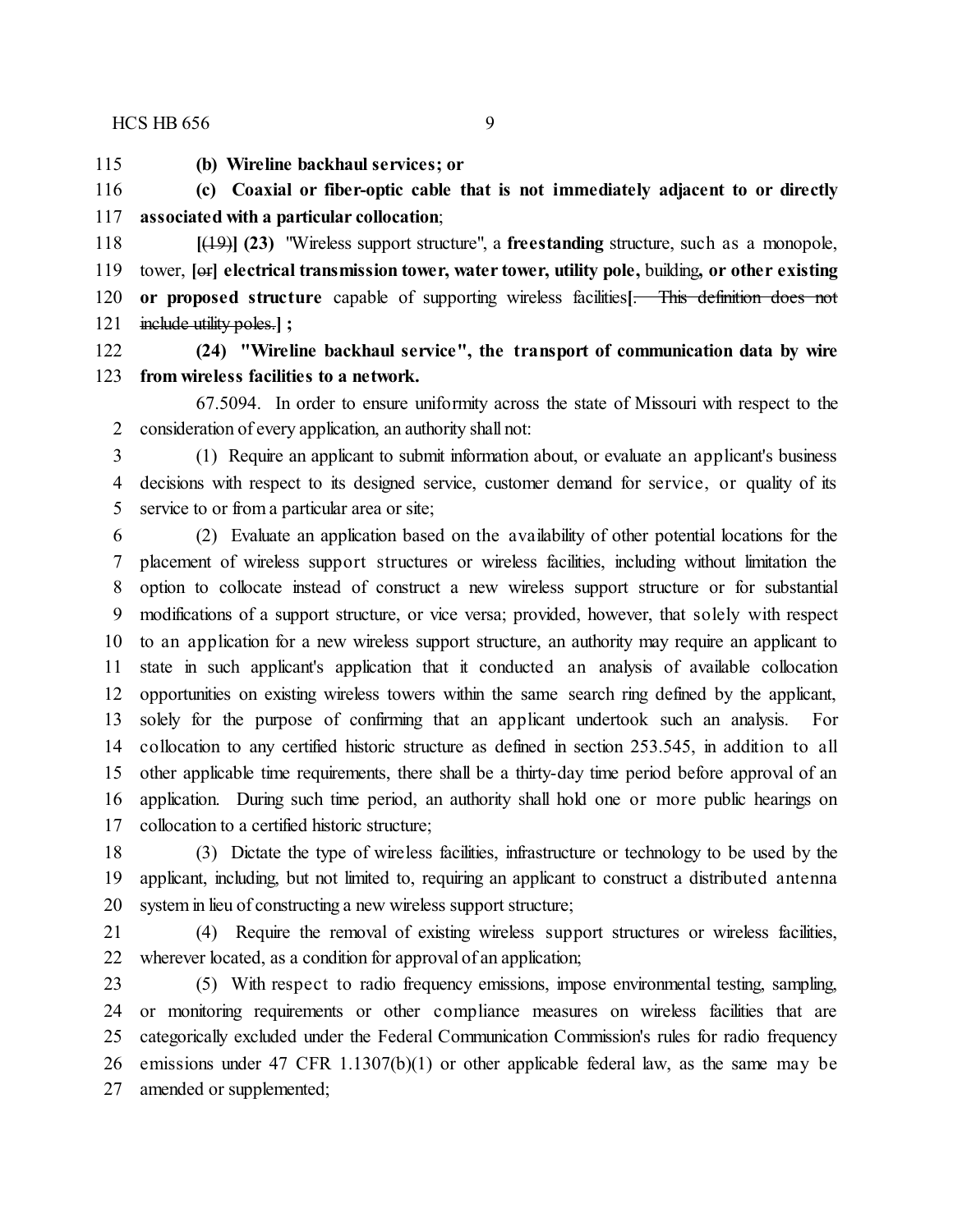(6) Establish or enforce regulations or procedures for RF signal strength or the adequacy of service quality;

 (7) Establish or enforce regulations or procedures for environmental safety for any wireless communications facility that is inconsistent with or in excess of those required by **Office of Engine e ring and Technology (**OET**)** Bulletin 65, entitled Evaluating Compliance with FCC Guidelines for Human Exposure to Radio Frequency Electromagnetic Fields, Edition 97-01, released August, 1997, and Supplement A: Additional Information for Radio and Television Broadcast Stations;

 (8) In conformance with 47 U.S.C. Section 332(c)(7)(b)(4), reject an application, in whole or in part, based on perceived or alleged environmental effects of radio frequency emissions;

 (9) Impose any restrictions with respect to objects in navigable airspace that are greater than or in conflict with the restrictions imposed by the Federal Aviation Administration;

 (10) Prohibit the placement of emergency power systems that comply with federal and 42 state environmental requirements;

 (11) Charge an application fee, consulting fee, or other fee associated with the submission, review, processing, and approval of an application that is not required for similar types of commercial development within the authority's jurisdiction. Fees imposed by an authority for or directly by a third-party entity providing review or technical consultation to the authority must be based on actual, direct, and reasonable administrative costs incurred for the review, processing, and approval of an application. Except when mutually agreeable to the applicant and the authority, total charges and fees shall not exceed five hundred dollars for a collocation application or one thousand five hundred dollars for an application for a new wireless support structure or for a substantial modification of a wireless support structure. Notwithstanding the foregoing, in no event shall an authority or any third-party entity include within its charges any travel expenses incurred in a third-party's review of an application and in no event shall an applicant be required to pay or reimburse an authority for consultation or other third-party fees based on a contingency or result-based arrangement;

 (12) Impose surety requirements, including bonds, escrow deposits, letters of credit, or any other type of financial surety, to ensure that abandoned or unused facilities can be removed unless the authority imposes similar requirements on other permits for other types of commercial development or land uses;

 (13) Condition the approval of an application on the applicant's agreement to provide space on or near the wireless support structure for authority or local governmental services at less than the market rate for space or to provide other services via the structure or facilities at less than the market rate for such services;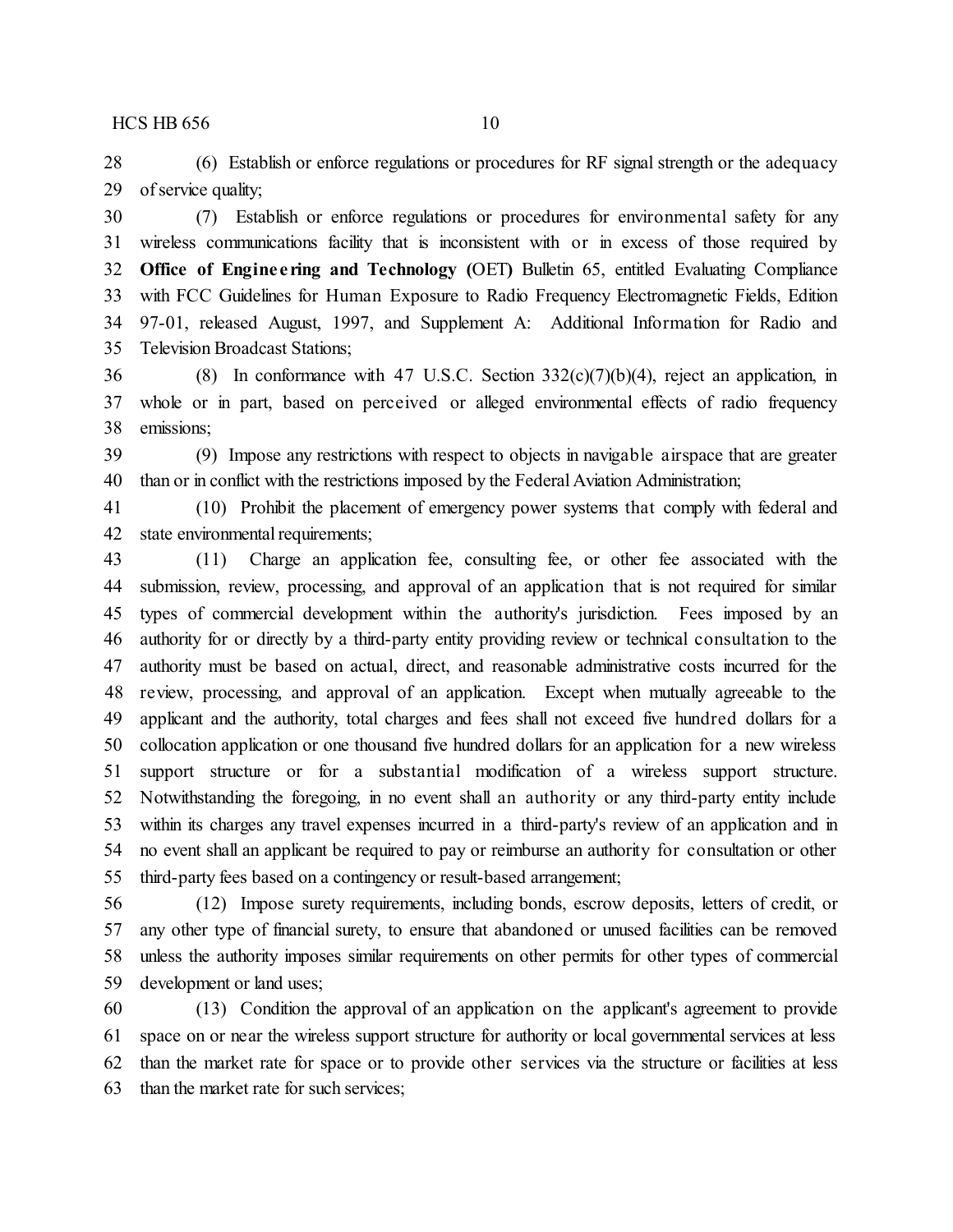(14) Limit the duration of the approval of an application;

 (15) Discriminate or create a preference on the basis of the ownership, including ownership by the authority, of any property, structure, or tower when promulgating rules or procedures for siting wireless facilities or for evaluating applications;

 (16) Impose any requirements or obligations regarding the presentation or appearance of facilities, including, but not limited to, those relating to the kind or type of materials used and those relating to arranging, screening, or landscaping of facilities if such regulations or obligations are unreasonable;

 (17) Impose any requirements that an applicant purchase, subscribe to, use, or employ facilities, networks, or services owned, provided, or operated by an authority, in whole or in part, or by any entity in which an authority has a competitive, economic, financial, governance, or other interest;

 (18) Condition the approval of an application on, or otherwise require, the applicant's agreement to indemnify or insure the authority in connection with the authority's exercise of its police power-based regulations; or

 (19) Condition or require the approval of an application based on the applicant's agreement to permit any wireless facilities provided or operated, in whole or in part, by an authority or by any entity in which an authority has a competitive, economic, financial, governance, or other interest, to be placed at or collocated with the applicant's wireless support structure.

67.5096. 1. Authorities may continue to exercise zoning, land use, planning, and permitting authority within their territorial boundaries with regard to the siting of new wireless support structures, subject to the provisions of sections 67.5090 to **[**67.5103**] 67.5104**, including without limitation section 67.5094, and subject to federal law.

 2. Any applicant that proposes to construct a new wireless support structure within the jurisdiction of any authority, planning or otherwise, that has adopted planning and zoning regulations in accordance with sections 67.5090 to **[**67.5103**] 67.5104** shall:

 (1) Submit the necessary copies and attachments of the application to the appropriate authority. Each application shall include a copy of a lease, letter of authorization or other agreement from the property owner evidencing applicant's right to pursue the application; and

 (2) Comply with applicable local ordinances concerning land use and the appropriate permitting processes.

 3. Disclosure of records in the possession or custody of authority personnel, including but not limited to documents and electronic data, shall be subject to chapter 610.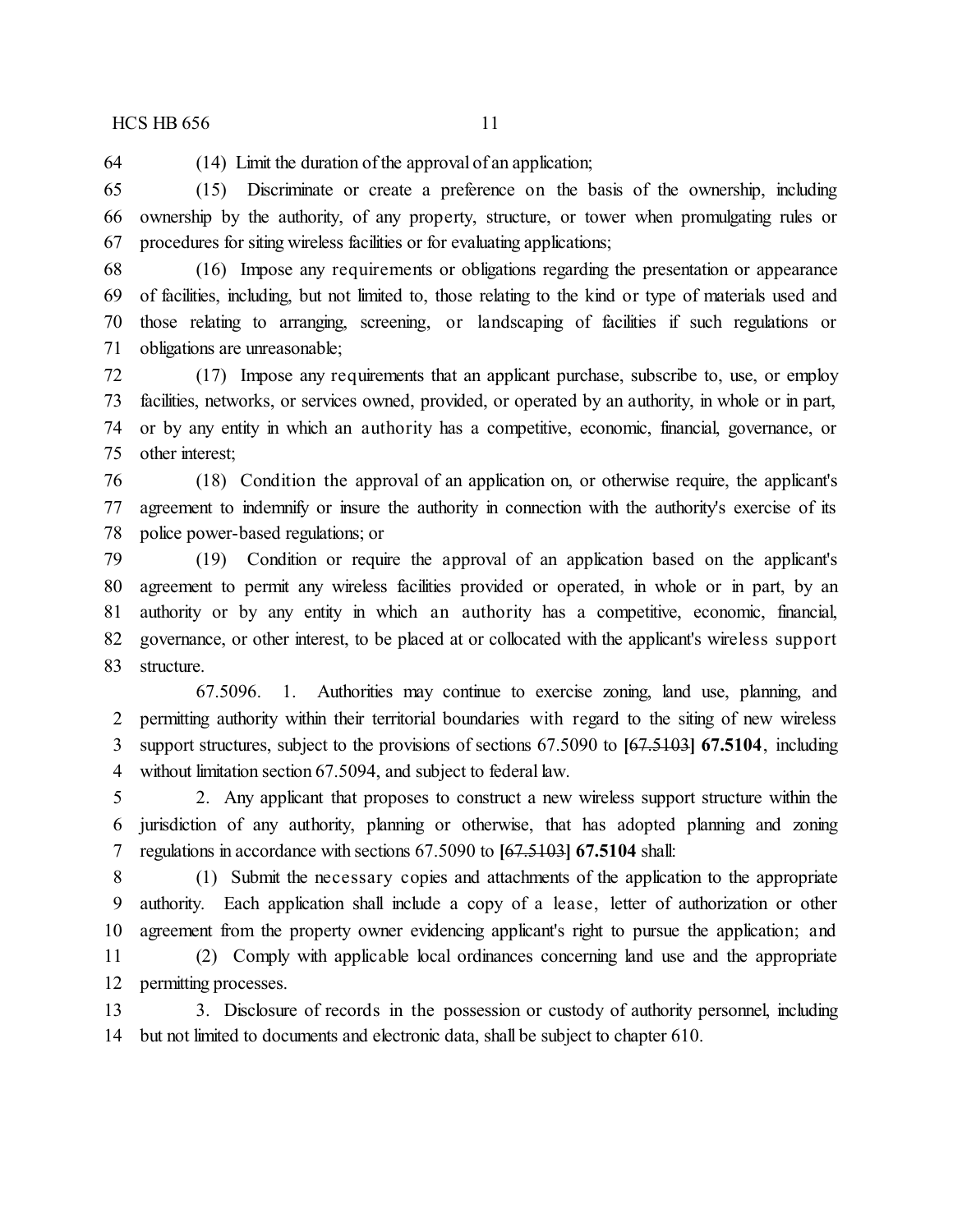4. The authority, within one hundred twenty calendar days of receiving an application to construct a new wireless support structure or within such additional time as may be mutually agreed to by an applicant and an authority, shall:

 (1) Review the application in light of its conformity with applicable local zoning regulations. An application is deemed to be complete unless the authority notifies the applicant

 in writing, within thirty calendar days of submission of the application, of the specific deficiencies in the application which, if cured, would make the application complete. Upon receipt of a timely written notice that an application is deficient, an applicant may take thirty calendar days from receiving such notice to cure the specific deficiencies. If the applicant cures the deficiencies within thirty calendar days, the application shall be reviewed and processed within one hundred twenty calendar days from the initial date the application was received. If the applicant requires a period of time beyond thirty calendar days to cure the specific deficiencies, the one hundred twenty calendar days' deadline for review shall be extended by the same period of time;

(2) Make its final decision to approve or disapprove the application; and

(3) Advise the applicant in writing of its final decision.

 5. If the authority fails to act on an application to construct a new wireless support structure within the one hundred twenty calendar days' review period specified under subsection 4 of this section or within such additional time as may be mutually agreed to by an applicant and an authority, the application shall be deemed approved.

 6. A party aggrieved by the final action of an authority, either by its affirmatively denying an application under the provisions of this section or by its inaction, may bring an action for review in any court of competent jurisdiction within this state.

67.5098. 1. Authorities may continue to exercise zoning, land use, planning, and permitting authority within their territorial boundaries with regard to applications for substantial modifications of wireless support structures, subject to the provisions of sections 67.5090 to **[**67.5103**] 67.5104**, including without limitation section 67.5094, and subject to federal law.

 2. Any applicant that applies for a substantial modification of a wireless support structure within the jurisdiction of any authority, planning or otherwise, that has adopted planning and zoning regulations in accordance with sections 67.5090 to 67.5103 shall:

 (1) Submit the necessary copies and attachments of the application to the appropriate authority. Each application shall include a copy of a lease, letter of authorization or other agreement from the property owner evidencing applicant's right to pursue the application; and (2) Comply with applicable local ordinances concerning land use and the appropriate

permitting processes.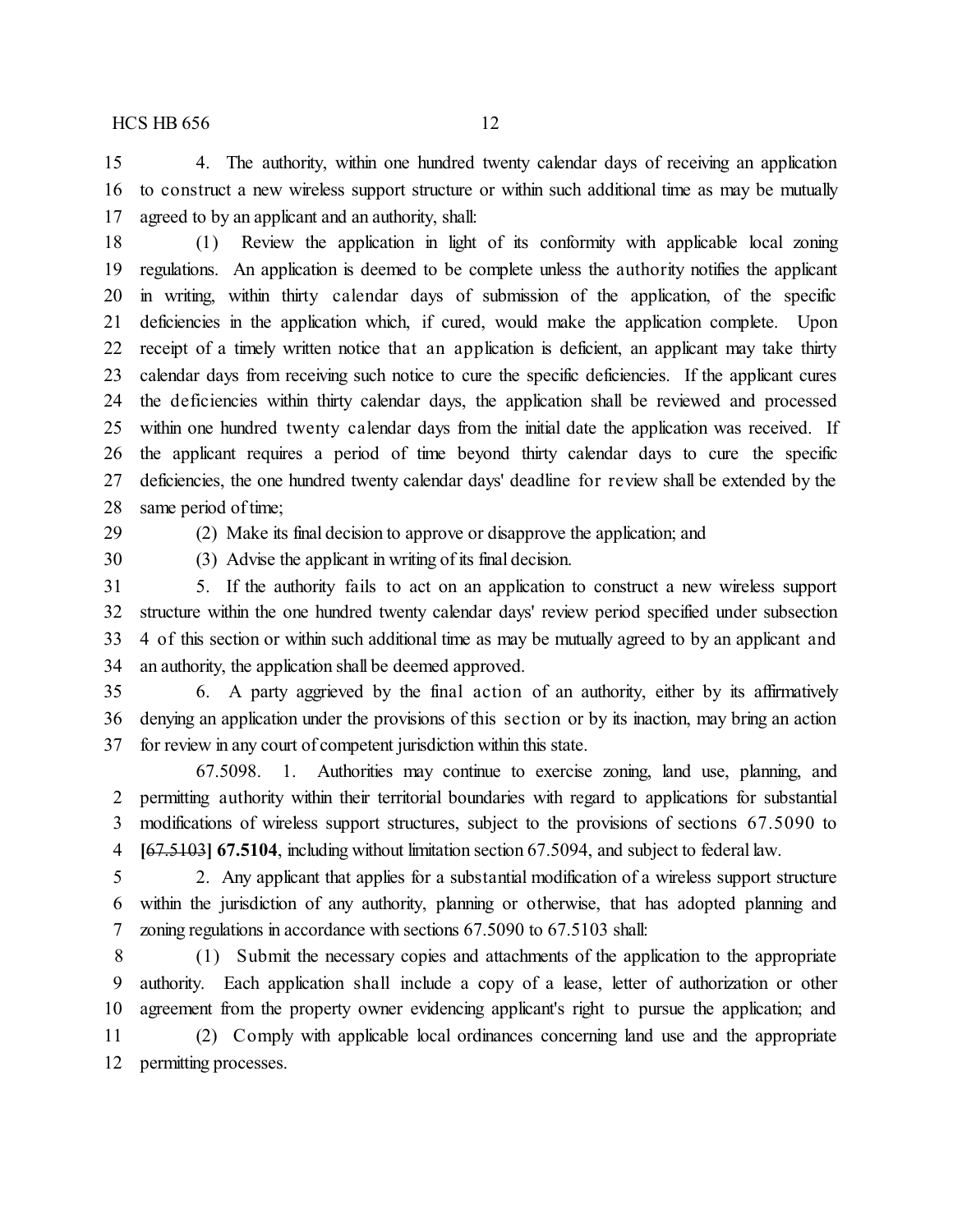3. Disclosure of records in the possession or custody of authority personnel, including but not limited to documents and electronic data, shall be subject to chapter 610.

 4. The authority, within one hundred twenty calendar days of receiving an application for a substantial modification of wireless support structures, shall:

 (1) Review the application in light of its conformity with applicable local zoning regulations. An application is deemed to be complete unless the authority notifies the applicant in writing, within thirty calendar days of submission of the application, of the specific deficiencies in the application which, if cured, would make the application complete. Upon receipt of a timely written notice that an application is deficient, an applicant may take thirty calendar days from receiving such notice to cure the specific deficiencies. If the applicant cures the deficiencies within thirty calendar days, the application shall be reviewed and processed within one hundred twenty calendar days from the initial date the application was received. If the applicant requires a period of time beyond thirty calendar days to cure the specific deficiencies, the one hundred twenty calendar days' deadline for review shall be extended by the same period of time;

(2) Make its final decision to approve or disapprove the application; and

(3) Advise the applicant in writing of its final decision.

 5. If the authority fails to act on an application for a substantial modification within the one hundred twenty calendar days' review period specified under subsection 4 of this section, or within such additional time as may be mutually agreed to by an applicant and an authority, the 33 application for a substantial modification shall be deemed approved.

 6. A party aggrieved by the final action of an authority, either by its affirmatively denying an application under the provisions of this section or by its inaction, may bring an action for review in any court of competent jurisdiction within this state.

67.5100. 1. Subject to the provisions of sections 67.5090 to **[**67.5103**] 67.5104**, including section 67.5094, collocation applications and applications for replacement of wireless facilities shall be reviewed for conformance with applicable building permit requirements, National Electric Safety Codes, and recognized industry standards for structural safety, capacity, reliability, and engineering, but shall not otherwise be subject to zoning or land use requirements, including design or placement requirements, or public hearing review.

 2. The authority, within forty-five calendar days of receiving a collocation application or application for replacement of wireless facilities, shall:

 (1) Review the collocation application or application to replace wireless facilities in light of its conformity with applicable building permit requirements and consistency with sections 67.5090 to **[**67.5103**] 67.5104**. A collocation application or application to replace wireless facilities is deemed to be complete unless the authority notifies the applicant in writing, within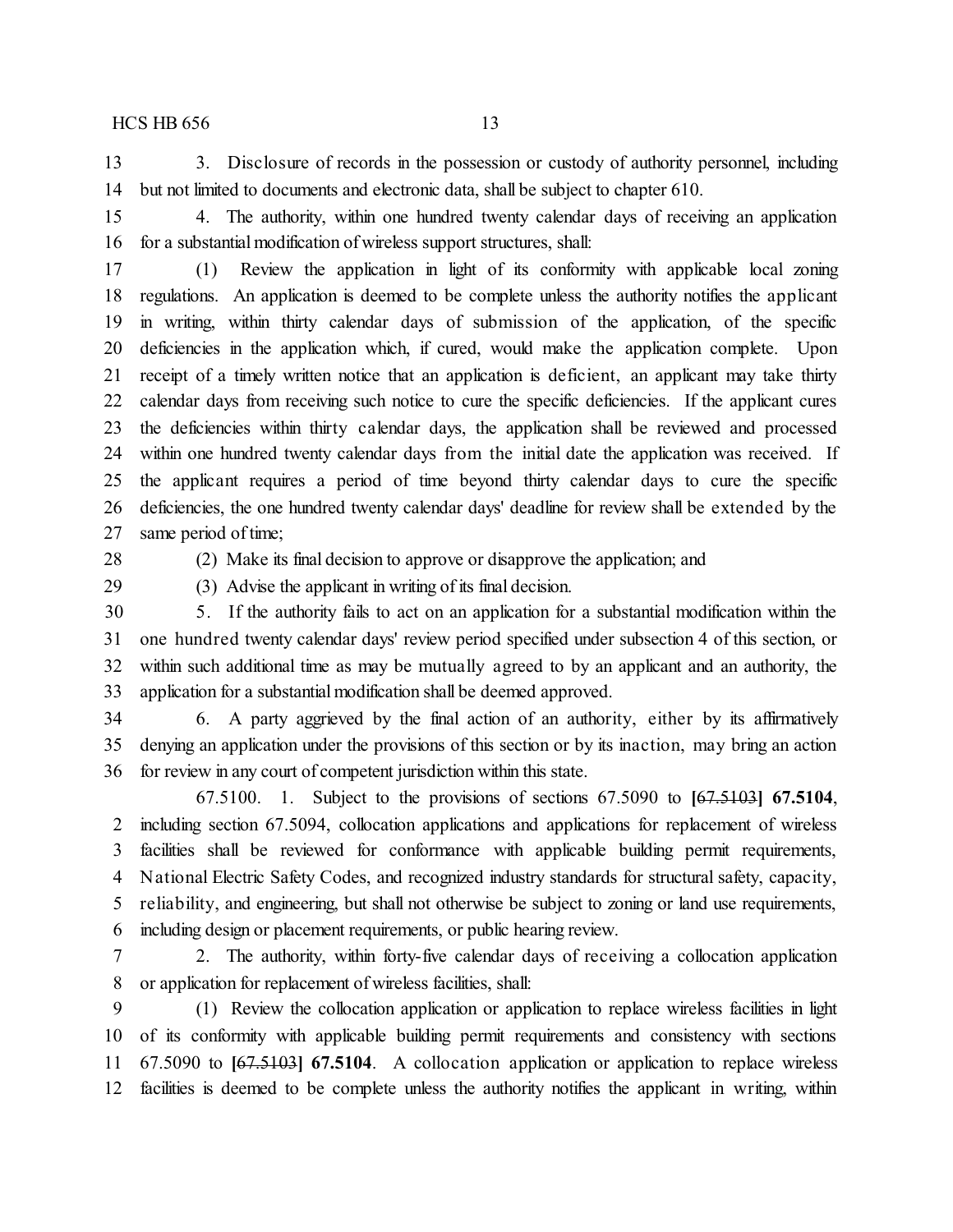fifteen calendar days of submission of the application, of the specific deficiencies in the application which, if cured, would make the application complete. Each collocation application or application to replace wireless facilities shall include a copy of a lease, letter of authorization or other agreement from the property owner evidencing applicant's right to pursue the application. Upon receipt of a timely written notice that a collocation application or application to replace wireless facilities is deficient, an applicant may take fifteen calendar days from receiving such notice to cure the specific deficiencies. If the applicant cures the deficiencies within fifteen calendar days, the application shall be reviewed and processed within forty-five calendar days from the initial date the application was received. If the applicant requires a period of time beyond fifteen calendar days to cure the specific deficiencies, the forty-five calendar days' deadline for review shall be extended by the same period of time;

 (2) Make its final decision to approve or disapprove the collocation application or application for replacement of wireless facilities; and

(3) Advise the applicant in writing of its final decision.

 3. If the authority fails to act on a collocation application or application to replace wireless facilities within the forty-five calendar days' review period specified in subsection 2 of this section, the application shall be deemed approved.

4. The provisions of sections 67.5090 to **[**67.5103**] 67.5104** shall not:

 (1) Authorize an authority, except when acting solely in its capacity as a utility, to mandate, require, or regulate the placement, modification, or collocation of any new wireless facility on new, existing, or replacement poles owned or operated by a utility;

(2) Expand the power of an authority to regulate any utility; or

 (3) Restrict any utility's rights or authority, or negate any utility's agreement, regarding requested access to, or the rates and terms applicable to placement of any wireless facility on new, existing, or replacement poles, structures, or existing structures owned or operated by a utility.

 5. A party aggrieved by the final action of an authority, either by its affirmatively denying an application under the provisions of this section or by its inaction, may bring an action for review in any court of competent jurisdiction within this state.

**67.5101. Notwithstanding any provision of sections 67.5090 to 67.5104, the following provisions shall apply to applications relating to small wireless facilities:**

**(1) An authority shall not require an application for the following work:**

**(a) Routine maintenance on previously permitted small wireless facilities;**

 **(b) The replacement of previously permitted small wireless facilities with small wireless facilities that are the same or smaller in size, weight, and height and that have the same or less wind loading and structural loading as those being replaced; or**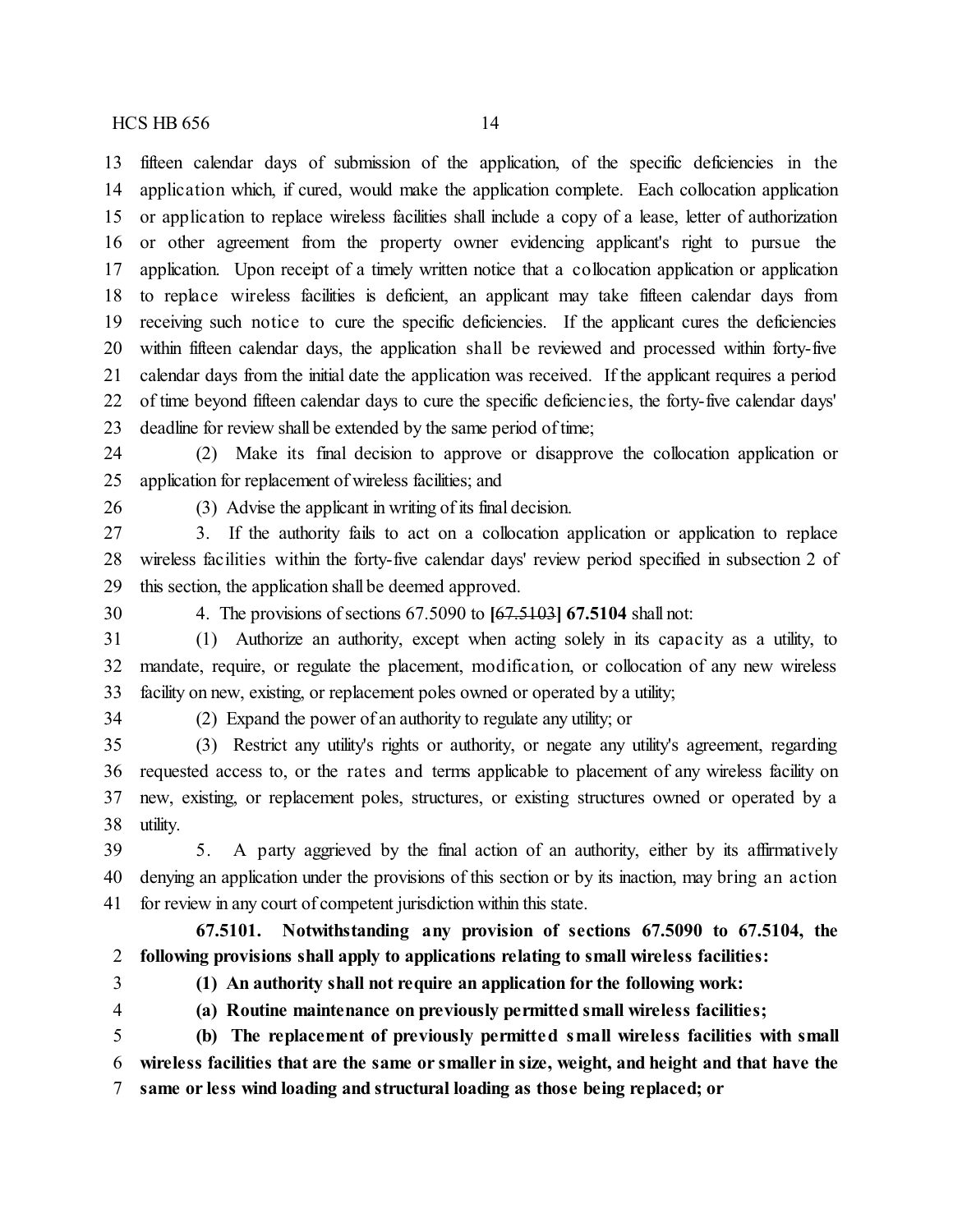**(c) The installation, placement, maintenance, or replacement of micro wireless facilities that are suspended on cables that are strung between existing utility poles in compliance with national safety codes;**

 **(2) Nothing in this section shall prevent an authority from requiring a permit for work in a right-of-way that will involve excavation, affect traffic patterns or cause traffic lane closures, or, for work described in subparagraph (b) of subdivision (1) of this section that involves different equipment than that being replaced, a de scription of such new equipment so that the authority may maintain an accurate inventory of the small wireless facilities at that location;**

 **(3) An authority shall process an application for the collocation of small wireless facilities on a nondiscriminatory basis, and an application may include up to twenty-five separate small wireless facilities, provided that they are for the same or materially same design of small wireless facility being collocated on the same or materially the same type of utility pole or wireless support structure. If an authority receives applications for approval of more than seventy-five small wire le ss facilities within a fourteen-day period, whethe r from a single or multiple applicants, the authority may, upon its own request, obtain an automatic thirty-day extension for any additional collocation application submitted during that fourteen-day period. In rendering a decision on an application for multiple small wireless facilities, the authority may approve the application as to certain individual small wireless facilities while denying it as to others. The authority's denial of any individual small wireless facility or subset of small wireless facilities within an application is not a basis to deny the application as a whole;**

 **(4) Notwithstanding any provision of law to the contrary, an authority shall not require that an existing structure have an existing wireless facility before a small wireless facility or micro wireless facility may be placed or installed upon such existing structure;**

 **(5) An authority shall authorize the collocation of a small wireless facility on a wireless support structure not located within the public right-of-way to the same extent the authority authorizes access to such wire less support structures for other commercial projects or uses, and may authorize the collocation even if the authority has not previously authorized such access, provided required pe rmits are obtained. Except in single-family re sidential or areas zoned as historic, an applicant shall have the right to install a replacement or modified utility pole or wireless support structure in the public right-of- way for small wireless facilities as authorized by this section, and subject to no greater zoning or permitting requirements than for small wireless facilities, so long as the utility pole or wireless support structure does not exceed the greater of the following:**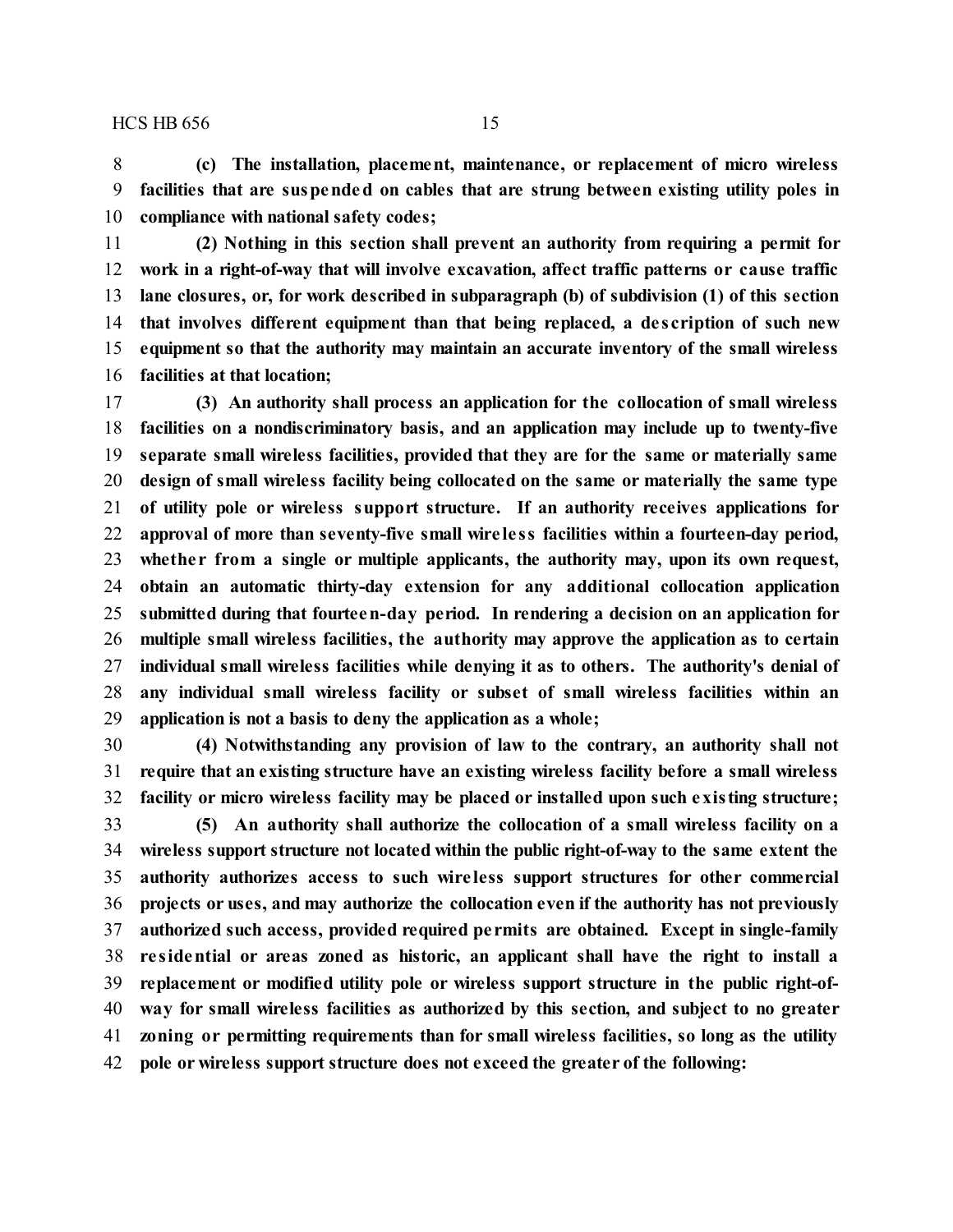**(a) Ten feet above the tallest existing utility pole already in the public right-of-way. For purposes of this subparagraph, "existing utility pole" means a utility pole already in the same public right-of-way as of August 28, 2017 and which is located within five hundred feet of the applicant's proposed utility pole or wireless support structure; or**

**(b) Fifty feet above ground level;**

 **(6) If an application for the collocation of small wireless facilities is denied, the authority shall document the basis for a denial, including the specific standards on which the denial was based, and send the documentation to the applicant on or before the day the authority denies an application. The applicant may cure the deficiencies identified by the authority and resubmit the application within thirty days of the denial without paying a new application fee. The authority shall approve or deny the revised application within thirty days, and may not raise new deficiencies that were not identified in the original denial;**

 **(7) Once an application for the collocation of small wireless facilities is approved, the applicant may maintain the small wireless facility in the permitted location for at least ten years, which period shall be extended automatically for at least three five-year periods unless the applicant requests that the permit be terminated. During the initial and renewal periods, there shall be no requirement for the applicant to reapply to collocate in an approved location. Nothing herein precludes the authority from adopting reasonable rules with respect to the removal of abandoned small wireless facilities;**

 **(8) An authority may not institute a moratorium, whether directly through a written policy or indirectly through action or inaction, on:**

 **(a) Filing, receiving, or processing applications for the collocation of small wireless facilities; or**

**(b) Issuing permits or approvals for the collocation of small wireless facilities;**

 **(9) An authority may deny applications for small wireless facilitie s and the collocation thereof for the duration of a fede ral or state-declared natural disaster or for more than thirty days in the event of a major and protracted staffing shortage that reduces the number of personnel necessary to the receipt, review, processing, and approval or denial of applications for the collocation of small wireless facilities by more than fifty percent;**

 **(10) An authority may require that an application for a permit for a small wireless facility demonstrate that the small wireless facility reasonably matches the aesthetics of a utility pole or wireless support structure with decorative elements; and**

 **(11) No approval for the installation, placement, maintenance, or operation of a small wireless facility under this section shall be construed to confer permission for the**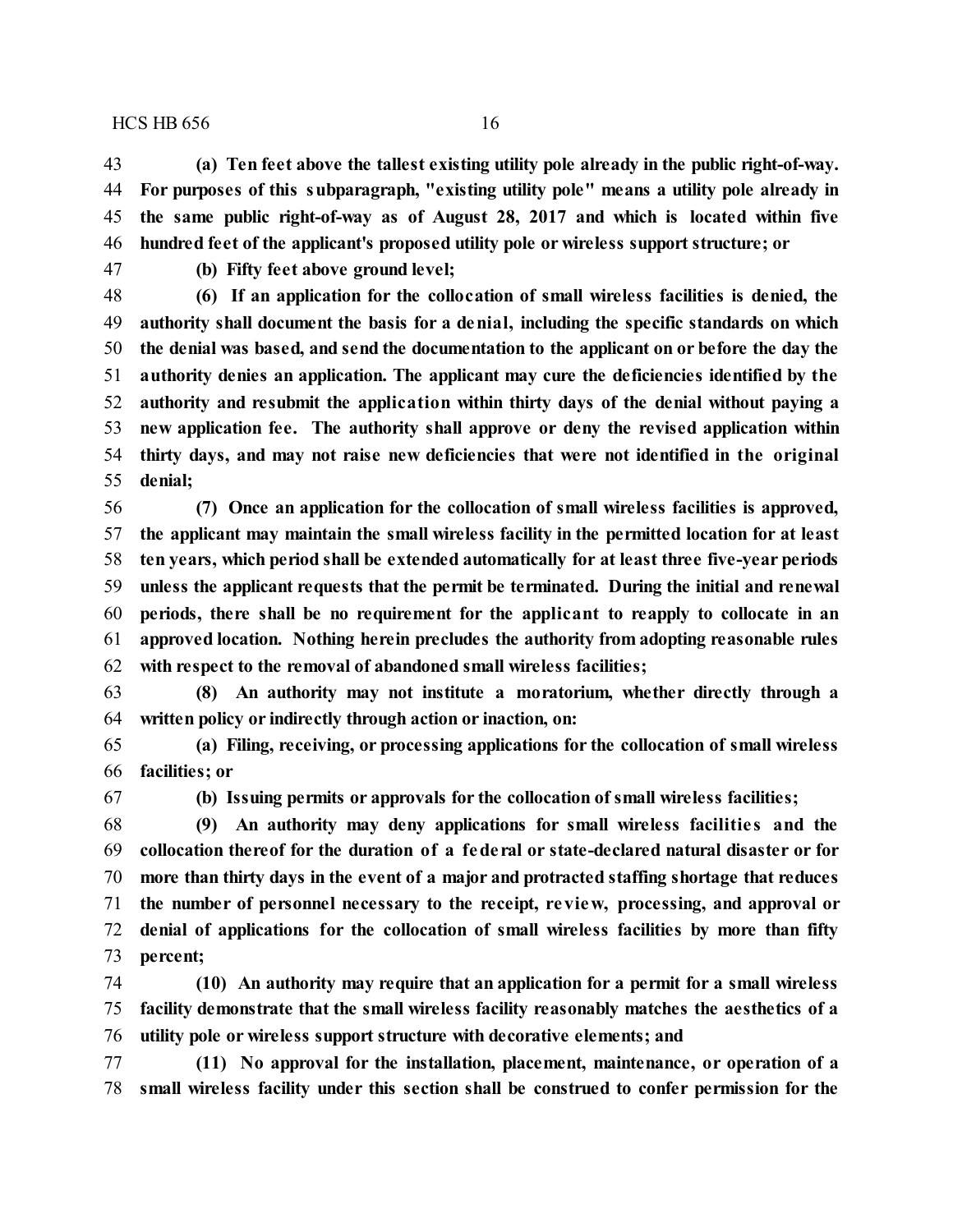**installation, placement, maintenance, or operation of a wireline backhaul service or communications facility, other than a small wireless facility, in the right-of-way.**

67.5102. In accordance with the policies of this state to further the deployment of wireless communications infrastructure:

 (1) An authority may not institute any moratorium on the permitting, construction, or issuance of approval of new wireless support structures, substantial modifications of wireless support structures, or collocations if such moratorium exceeds six months in length and if the legislative act establishing it fails to state reasonable grounds and good cause for such moratorium. No such moratorium shall affect an already pending application;

 (2) To encourage applicants to request construction of new wireless support structures on public lands and to increase local revenues:

 (a) An authority may not charge a wireless service provider or wireless infrastructure provider any rental, license, or other fee to locate a wireless facility or wireless support structure on an authority's property in excess of the current market rates for rental or use of similarly situated property. If the applicant and the authority do not agree on the applicable market rate for any such public land and cannot agree on a process by which to derive the applicable market rate for any such public land, then the market rate will be determined by a state-certified general real estate appraiser licensed under chapter 339 mutually agreed upon by the parties at the applicant's cost. The appraisal process shall be concluded within ninety calendar days from the date the applicant first tenders its proposed lease rate to the authority. In the event either party is dissatisfied with the value determined by the appraiser, such party may bring an action for review in any court of competent jurisdiction. The court shall rule on any such petition for review in an expedited manner. Nothing in this paragraph shall bar an applicant and an authority from agreeing to reasonable, periodic reviews and adjustments of current market rates during the term of a lease or contract to use an authority's property; **[**and**]**

 (b) An authority may not offer a lease or contract to use public lands to locate a wireless support structure **or wireless facility** on an authority's property that is less than fifteen years in duration unless the applicant agrees to accept a lease or contract of less than fifteen years in duration;

 **(c) An authority may not charge a wireless communications service provider or wireless communications infrastructure provider any fee, tax, or other charge, or require any other form of payment or compensation, to locate a wireless facility or wireless support structure on privately-owned property, or on a wireless support structure not owned by the authority; and**

 **(d) Except as otherwise expressly provided in sections 67.5090 to 67.5104, and except for right-of-way permit fees established under section 67.1840 for the recovery of**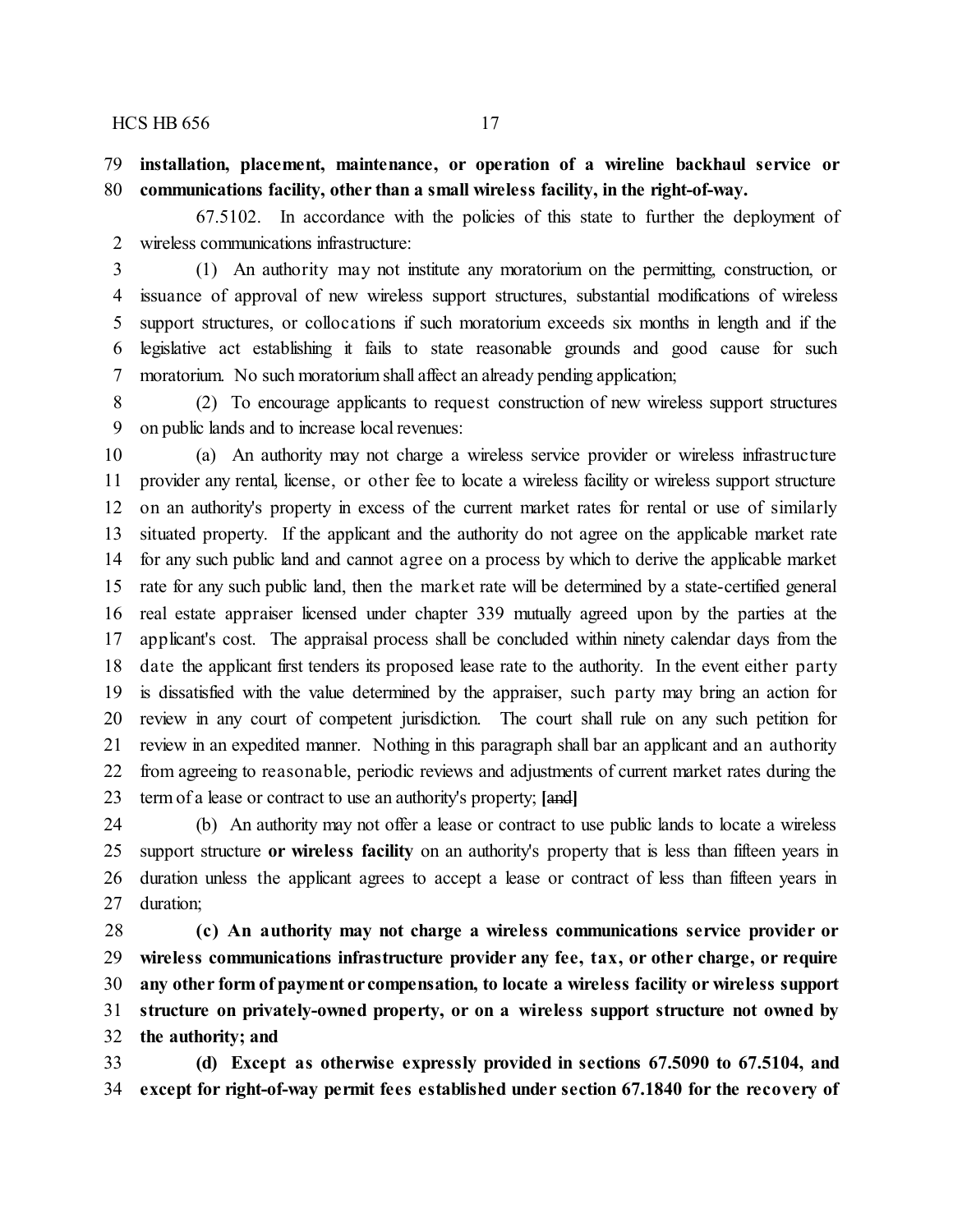**actual, substantiated right-of-way management costs, no authority nor any other political subdivision shall demand any fe e s, rentals, licenses, charges, payments, or assessments from any applicant, wireless communications service provider, or wireless communications infrastructure provider for, or in any way relating to or arising from, the construction, deployment, installation, mounting, modification, ope ration, use, replacement, maintenance, or repair of wireless facilities or wireless support structures. Right-of-way permit fees imposedonapplicants, wireless communications service providers, and wireless communications infrastructure providers shall be competitively neutral with regard to all other users of the right-of-way, shall not be in the form of a franchise fee or tax, or other fee based onnon-cost related factors such as revenue, sales, profits, lines, subscriptions or customer counts, and shall not result in double recovery whe re existing charges already recover the direct and actual costs of managing the right-of-way. This paragraph does not preclude the imposition of taxes that apply generally to any business operating within the jurisdiction of the authority, but does preclude the imposition of business license taxes, business license fees, orgross receipttaxes on applicants, wireless communications service provide rs and wireless communications infrastructure providers that are not imposed on all other businesses operating within the jurisdiction of the authority, or that are based on factors other than gross receipts.**

 (3) Nothing in subdivision (2) of this section is intended to limit an authority's lawful exercise of zoning, land use, or planning and permitting authority with respect to applications for new wireless support structures on an authority's property under subsection 1 of section 67.5096.

 **(4) Except as providedin sections 67.5090 to 67.5104, or as required by federal law, no authority or other political subdivision shall adopt or enforce any regulations on the placement or operation of wireless facilities in the right-of-way where such facilitie s are already authorized by franchise or authorization other than that granted in se ctions 67.5090 to 67.5104.**

 **(5) No authority or other political subdivision shall regulate wireless communications services or impose or collect fees on wireless communications services unless expressly required by state or federal law.**

67.5103. Notwithstanding any provision of sections 67.5090 to **[**67.5103**] 67.5104**, nothing herein shall provide any applicant the power of eminent domain or the right to compel any private or public property owner, the department of conservation, the department of natural resources, or the state highways and transportation commission to:

(1) Lease or sell property for the construction of a new wireless support structure; or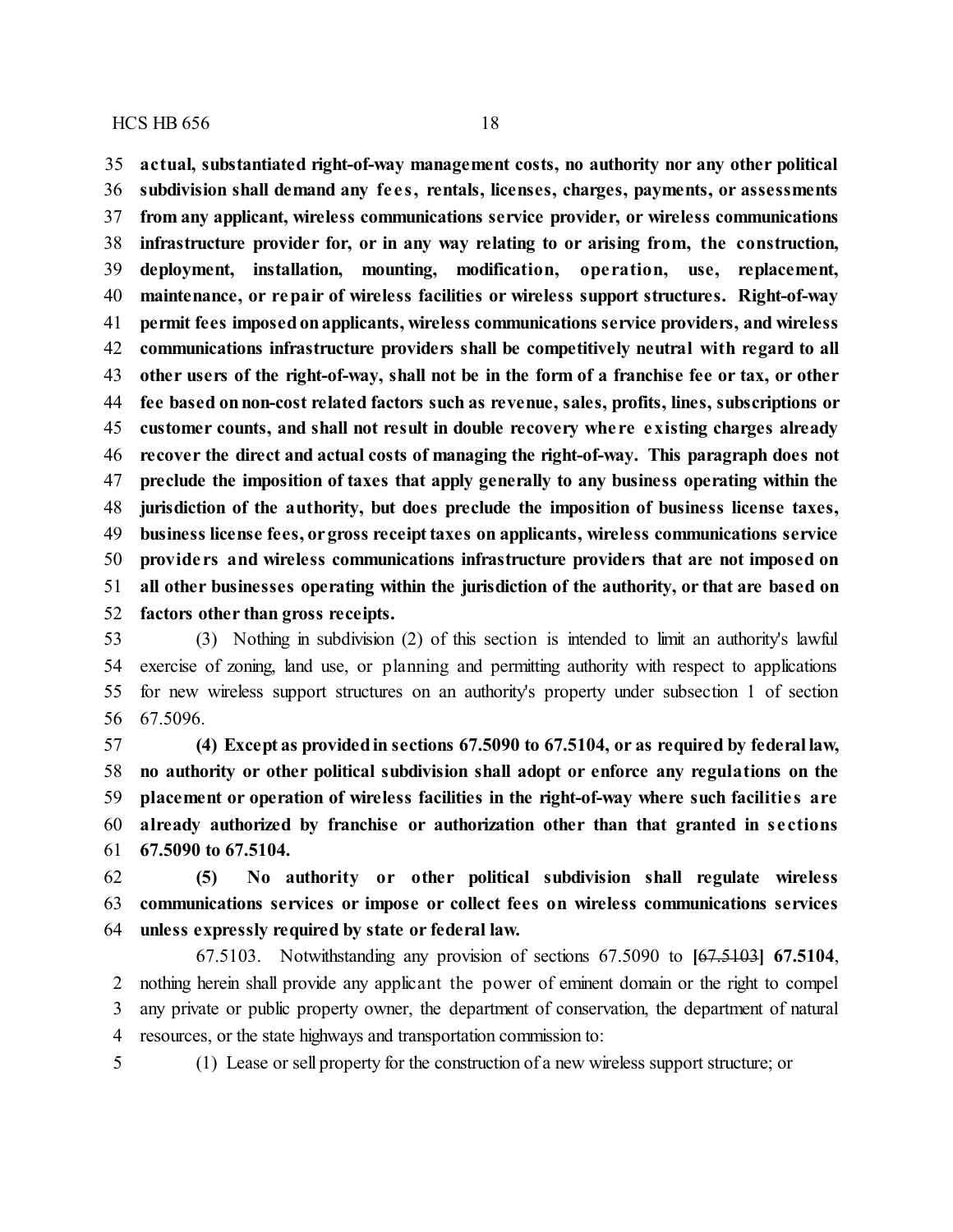(2) Locate or cause the collocation or expansion of a wireless facility on any existing structure or wireless support structure.

67.5104. 1. As used in this section, "pole attachment" means an attachment by an attaching entity, including a video service provider, a telecommunications provider**, a wireless communications service provider, as defined in section 67.5092, a wireless communications infrastructure provider, as defined in section 67.5092,** or other communications-related service provider to a pole owned or controlled by a municipal utility or municipality**[**, but not a wireless antenna attachment or an attachment by a wireless communications provider to a pole**]**. As used in this section, "pole" means a utility pole which is owned or controlled by a municipal utility or municipality**[**, but shall not include poles that are not associated with the transmission or distribution of electric power, communications, broadband, or video services**] that is designed for or used to carry lines, cables, wires, wireless facilities for telephony, wireless communications services as defined in section 67.5092, electricity, or to provide lighting, traffic control, signage, or other similar function**. A municipal utility or municipality may only deny an attaching entity access to the utility's poles on a nondiscriminatory basis if there is insufficient capacity or for reasons of safety and reliability and if the attaching entity will not resolve the issue. If a municipal utility or municipality does not find any capacity, safety, or reliability issues, such municipal utility or municipality shall issue the attaching entity a permit to attach to the municipal utility's or municipality's poles. Nothing in this section shall be construed to prohibit a municipal utility or municipality from requiring an attaching entity to enter into a pole attachment agreement consistent with this section**; except that, communications infrastructure providers or wireless communications service providers may collocate small wireless facilities on municipal utility poles located within public roads or right-of-ways without being required to apply for, or enter into, any individual license or franchise with the municipal utility, municipality, or other entity, but subject to nondiscriminatory, competitively neutral, and commercially reasonable terms and conditions as may be set forth in a pole attachment agreement with the municipal utility or municipality, which terms and conditions shall comply with this section and federal pole attachment requirements under 47 U.S.C. Section 224 and corresponding regulations. Within the later of six months after August 28, 2017 or three months after receiving a request by a wireless communications service provider or wireless communications infrastructure provider, each municipal utility and municipality shall establish and make available a standard pole attachment agreement the complies with the requirements of sections 67.5092 to 67.5104. The standard pole attachment agreement must be sufficiently comprehensive that a wireless communications service provider or wireless communications infrastructure provider may accept it without negotiation. All pole**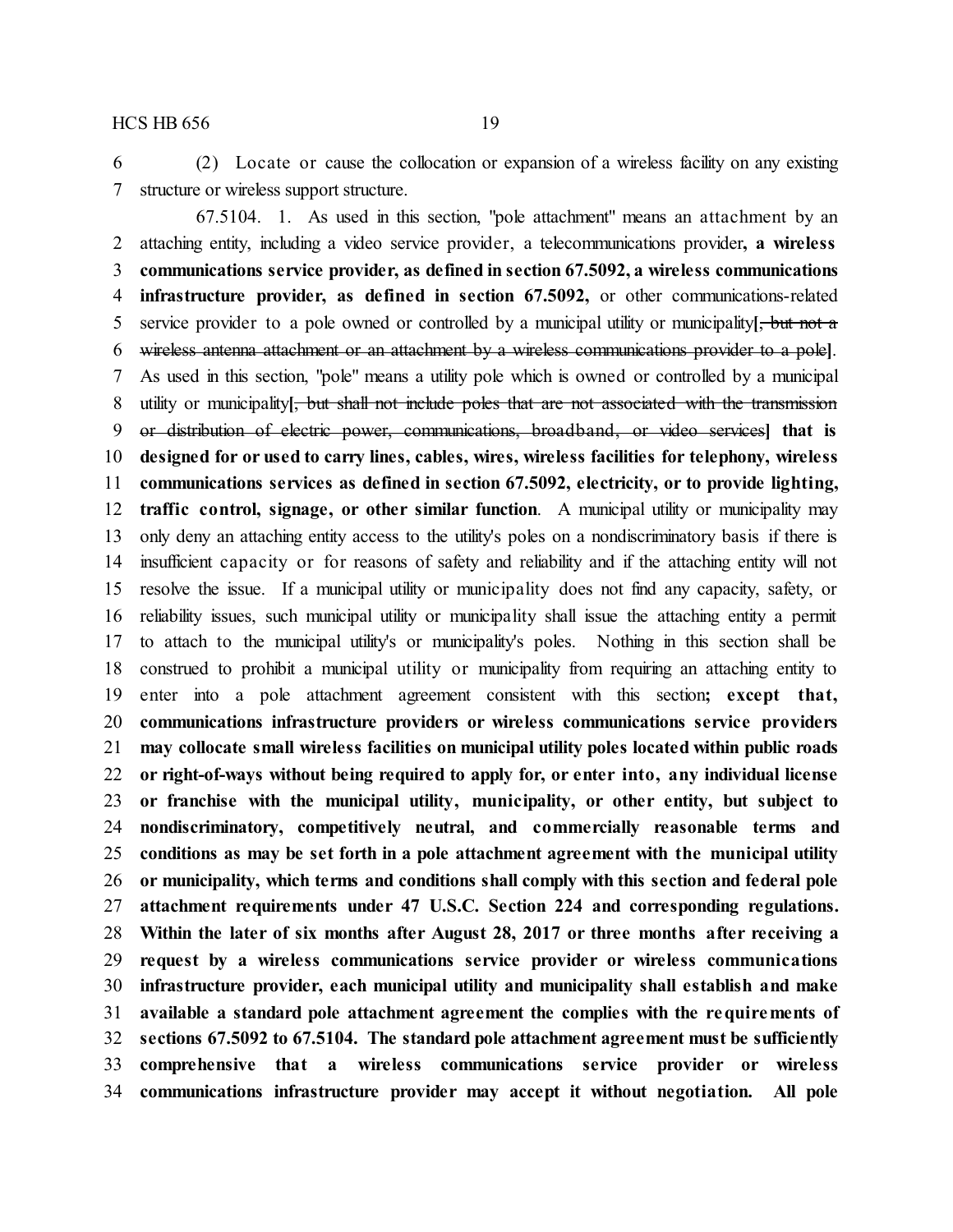### **attachment agreements with wireless communications service providers and wireless communications infrastructure provide rs shall be considered a public record as defined under chapter 610.**

 2. **(1)** Notwithstanding sections 67.1830 to 67.1846, any pole attachment fees, terms, and conditions, including those related to the granting or denial of access, demanded by a municipal utility pole owner or controlling authority of a municipality shall be nondiscriminatory, just, and reasonable and shall not be subject to any required franchise authority or government entity permitting, except as provided in this section. A pole attachment rental fee shall be calculated on an annual, per-pole basis. Such rental fee shall be considered nondiscriminatory, just, and reasonable if it is agreed upon by the parties or, in the absence of such an agreement, based on cost but in no such case shall such fee so calculated be greater than the fee which would apply if it were calculated in accordance with the cable service **pole attachment** rate formula referenced in 47 U.S.C. **[**Sec.**] Section** 224(d) as applied by the Federal Communications Commission. In addition, a municipal pole owner may be authorized to exceed the rate of return cost components of the Federal Communications Commission formula referenced in this section if necessary to comply with Article X of the Missouri Constitution. In the event of a dispute between the parties, either party may bring an action for review in any court of competent jurisdiction. The court shall rule on any such petition for review in an expedited manner by moving the petition to the head of the docket consistent with **[**subsection 2 of**]** this section. Nothing shall deny any party the right to a hearing before the court.

 **(2) Make-ready work shall be addressed as follows, unless the parties agree to different terms in a pole attachment agreement:**

 **(a) For municipal utility or municipality owned poles that support aerial cables used for video communications or electric service, the parties shall comply with the process for make-ready work under 47 U.S.C. Section 224 and implementing regulations. The good faith estimate of the entity owning or controlling the pole for any make-ready work necessary to enable the pole to support the requested collocation shall include pole replacement, if necessary;**

 **(b) For municipal utility or municipality owned poles that do not support aerial cables used for video communications or electric service, the municipal utility or municipality shall provide a good faith estimate for any make-ready work necessary to enable the pole to support the requested collocation, including pole replacement, if necessary, within sixty days after re ce ipt of a complete application. Make-ready work, including any pole replacement, shall be completed within sixty days of written acceptance of the good faith estimate by the applicant; and**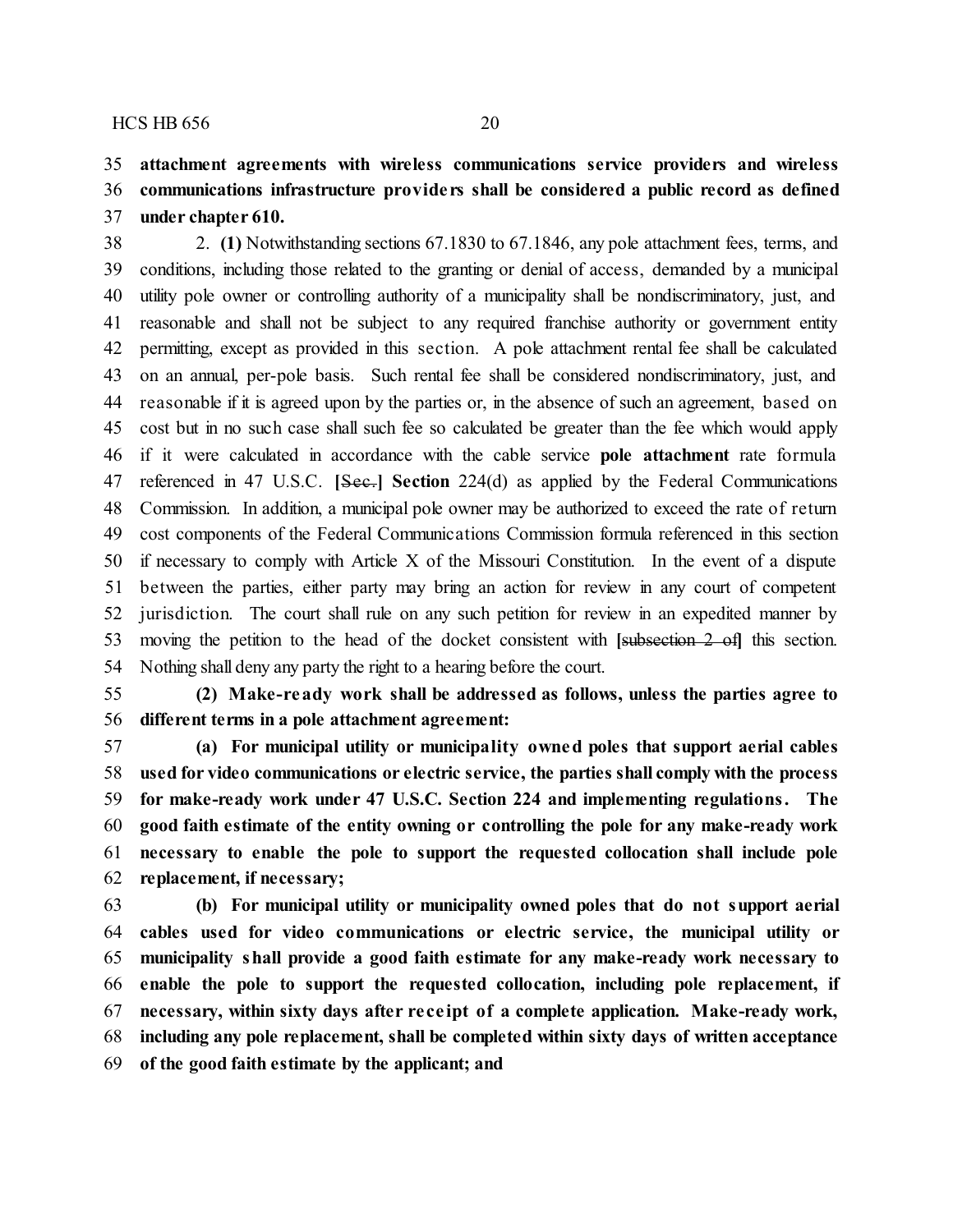**(c) Make-ready work shall not require more work than required to meet applicable codes or industry standards. Charges for make-ready work, including any pole replacement, shall not exceed actual costs or the amount charged to other communications service providers for similar work and shall not include third-party fees, charges, or expenses.**

 3. Where no pole attachment agreement exists between an attaching entity and the municipal utility pole owner or controlling authority of a municipality, and a dispute between a municipal utility pole owner or controlling authority of a municipality and an attaching entity exclusively concerns the per-pole fee or any requirement or issue not directly related to pole attachments consistent with this section or both, then the attaching entity may proceed with its attachments during the pendency of the dispute under the agreed-upon terms and conditions at a rental rate of no more than as set forth in subsection 2 of this section. The attaching entity shall comply with applicable and reasonable engineering, safety**,** and reliability standards and shall hold the municipal pole owner or controlling authority of the municipality harmless for any liabilities or damages incurred that are caused by the attaching entity.

 4. The provisions of this section shall not supersede existing pole attachment agreements established prior to August 28, **[**2014**] 2017**.

 5. Nothing in this section shall be construed as conferring any jurisdiction or authority to the public service commission or any state agency to regulate either the fees, terms, or conditions for pole attachments, or for any state agency to assert any jurisdiction over attachments to poles regulated by 47 U.S.C. **[**Sec.**] Section** 224.

 6. A municipal utility or municipality may, after reasonable written notice and an opportunity to cure, as provided in the applicable pole attachment agreement between a municipal utility or municipality and an attaching entity, revoke a pole attachment permit granted to an attaching entity and require removal of the attachment with or without fee refund for breach of the pole attachment agreement or permit until the breach is cured, but only in the event of a substantial breach of material terms and conditions of the pole attachment agreement or permit. A substantial breach by an attaching entity shall be limited to:

 (1) A material violation of a material provision of the applicable pole attachment agreement or permit;

 (2) An evasion or attempt to evade any material provision of the applicable pole attachment agreement or permit;

 (3) A material misrepresentation of fact in the applicable pole attachment agreement or permit application;